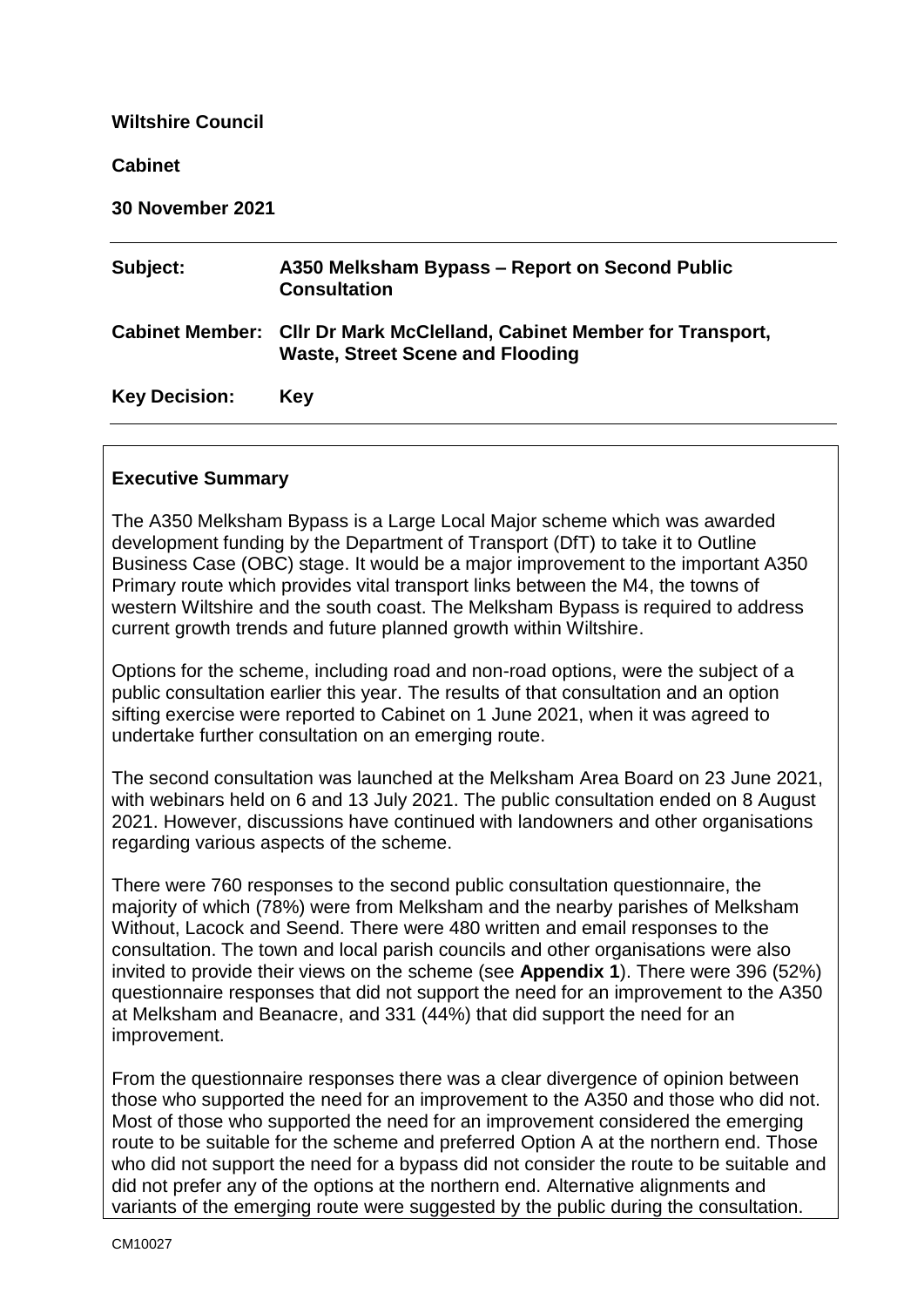From the assessment work undertaken to date, Option 10c has emerged as a viable route corridor. There may be benefits in considering potential variations to the route alignment (see **Appendix 2**) in more detail at the next stage of the scheme development in order to seek to address some of the concerns identified in the consultation responses. Further surveys and assessment work would be required at that stage to determine the full effects of the scheme in more detail and to enable a planning application to be prepared.

There are many factors that need to be considered in developing a scheme of this type, including the transport objectives, landscape, archaeology, ecology, air quality, flood risk, environment, climate change, cost and benefits. The final scheme could be a variation of the route previously consulted on as the design could be refined in response to the consultations and further assessments.

The scheme includes a complementary package of walking and cycling improvements which would be developed in parallel with the bypass. This could include continuous footways across junctions, visual narrowing of carriageways, gateway features and new pedestrian crossings in the town centre. Access to Melksham Rail Station could be improved with additional signalised pedestrian/cyclist crossings and shared use paths. Improved links to Lacock and the Kennet and Avon Canal could also be provided by two-way cycle tracks and improvements to existing routes.

It is proposed to carry out further non-statutory consultations on the scheme following approval of the OBC by DfT. The scheme would then be designed in more detail and a planning application prepared together with an environmental impact assessment and there would be statutory consultation through the planning process. It is likely that statutory orders including compulsory purchase orders would be required, and the scheme could be the subject of a public inquiry in due course.

The strategic study of M4 to Dorset Connectivity currently being undertaken by National Highways (see **Appendix 3**) may have implications for the A350 route and further consideration should be given to the Melksham bypass scheme when the results of that study are available.

# **Proposals**

It is recommended that:

- (i) The response to the second public consultation and the views of the town and local parish councils and others are noted and taken into account in the scheme development,
- (ii) In view of the comments made in response to the consultations the route variants should be the subject of further investigation and consultation as appropriate after the OBC has been approved,
- (iii) The possibility of improving walking and cycling facilities in the area in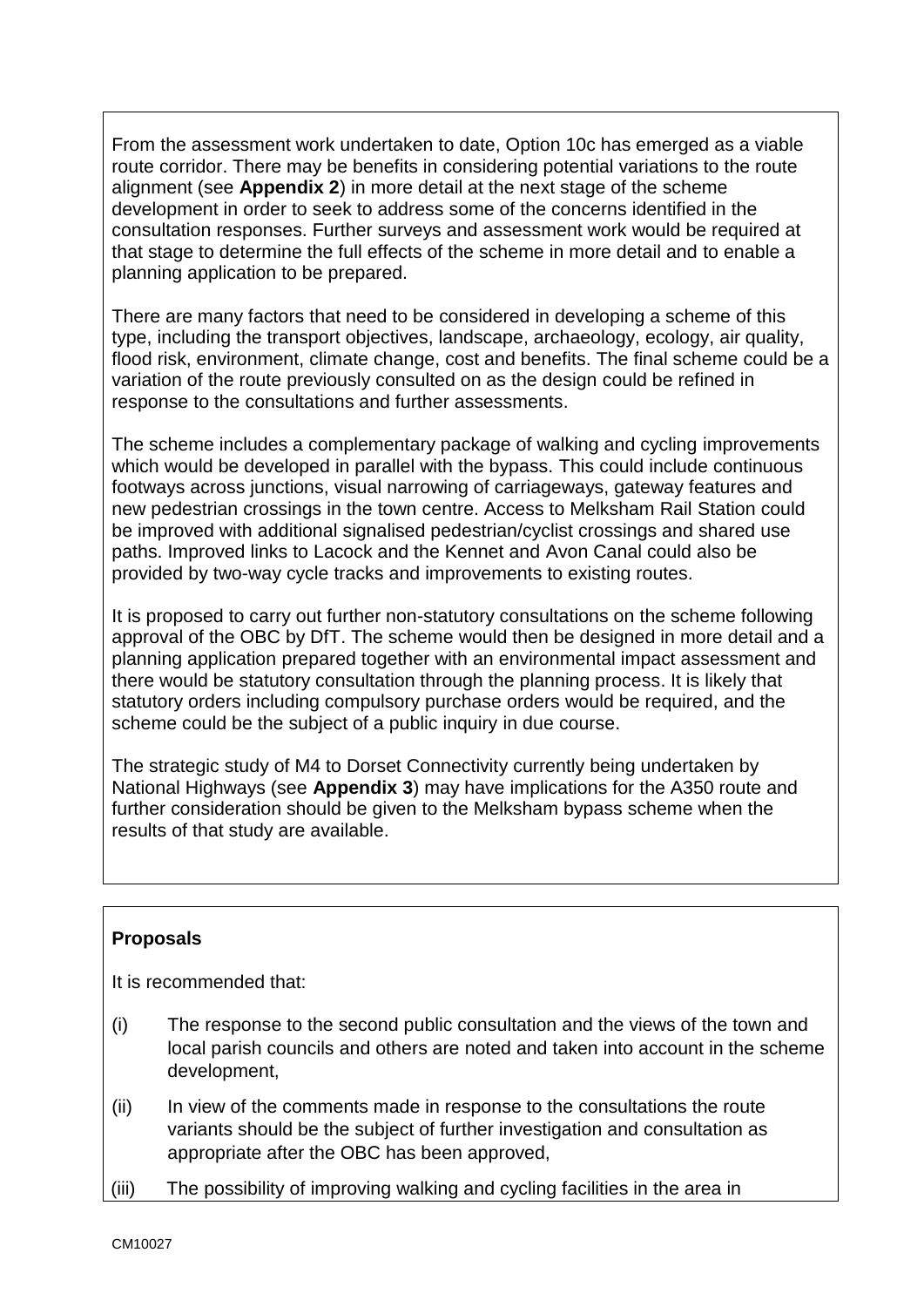conjunction with the scheme or separately should continue to be explored,

(iv) Further consideration should be given to the scheme when the results of National Highways' M4 to Dorset Connectivity study and the DfT's comments on the OBC are available.

# **Reason for Proposals**

The A350 Melksham Bypass is a Large Local Major scheme which was awarded development funding by the DfT to progress it through to OBC stage. It represents a major improvement to the important A350 Primary north-south route which provides vital transport links between the M4, the towns of western Wiltshire and the south coast.

Various options have been considered and a potential route corridor has been identified to the east of the town which meets the transport objectives and appears to meet the criteria for funding to develop to the next stage in the business case process.

Further survey and development work is required to prepare the scheme to the level of detail necessary to submit a planning application and environmental impact assessment. This would include further consultations with the public, town and parish councils, the Area Board, and other relevant organisations.

**Terence Herbert Chief Executive**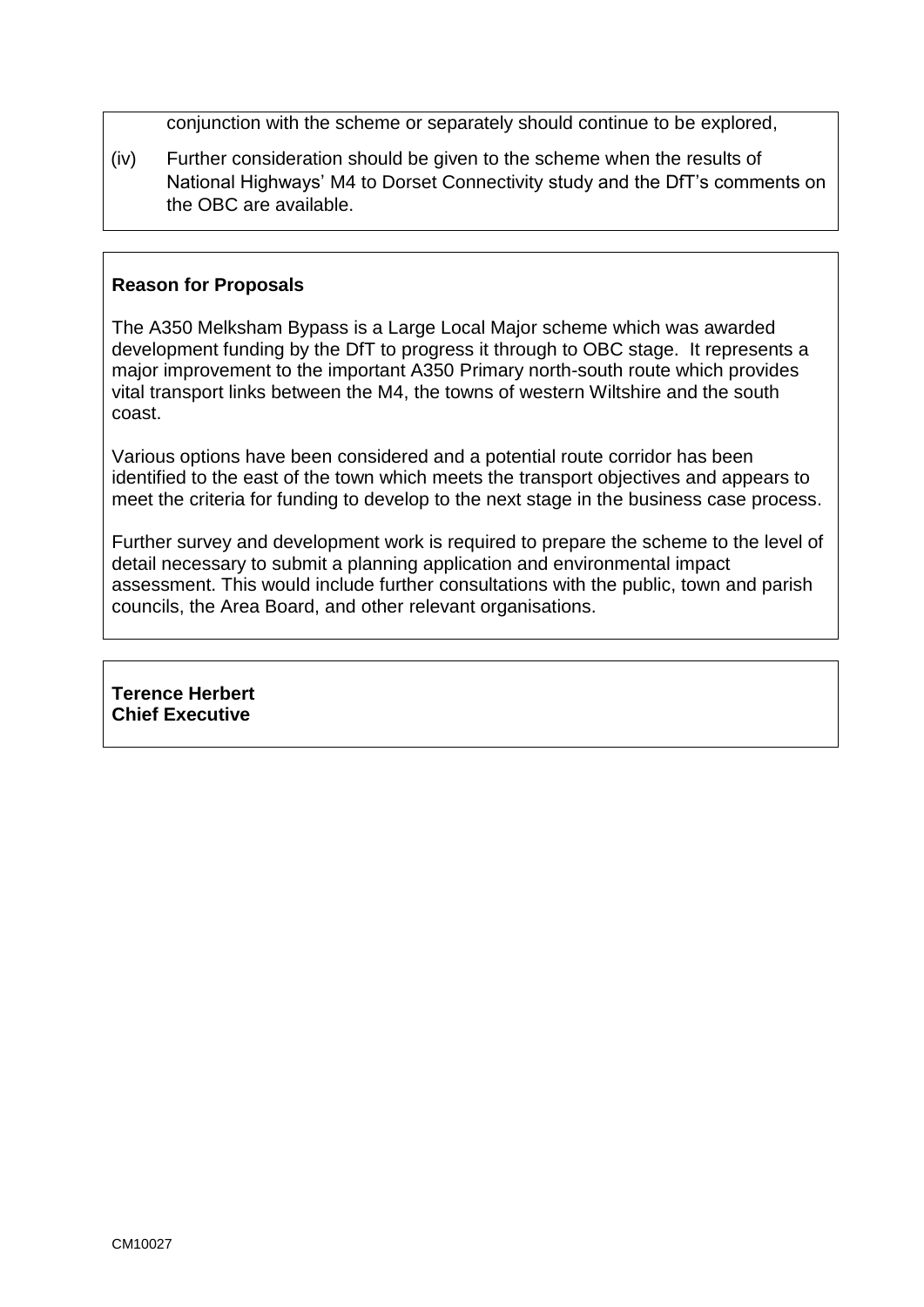### **Wiltshire Council**

#### **Cabinet**

**30 November 2021**

| Subject:             | A350 Melksham Bypass – Report on Second Public<br><b>Consultation</b>                                             |
|----------------------|-------------------------------------------------------------------------------------------------------------------|
|                      | Cabinet Member: Cllr Dr Mark McClelland, Cabinet Member for Transport,<br><b>Waste, Street Scene and Flooding</b> |
| <b>Key Decision:</b> | <b>Key</b>                                                                                                        |

# **Purpose of Report**

1. To review the response to the second public consultation on the proposals for the A350 Melksham Bypass scheme.

#### **Relevance to the Council's Business Plan**

- 2. The Council's 'Business Plan Principles 2022 to 2032' has the themes of thriving economy, resilient society, sustainable environment, and empowered people.
- 3. The plan seeks to make Wiltshire a place with vibrant, well-connected communities. The Council wants people to be able to get around easily and access good services, including through digital channels. This will help to grow the local economy in a sustainable way.
- 4. Other relevant aspects of the plan are having the right skills to prosper, ensuring decisions are evidence-based, having the right housing, being safe, staying active, taking responsibility for the environment, and being on the path to carbon neutral.
- 5. The proposed Melksham Bypass would be a major infrastructure improvement to the local and wider transport network, which will support housing and employment growth in the west Wiltshire corridor, and it would improve local connections to the strategic road network.
- 6. It also has the potential to facilitate improvements for walking and cycling. The environmental and carbon considerations will need careful consideration as the scheme is developed.

# **Background**

7. The importance of the A350 to the local economy has long been recognised in Wiltshire, and improvements have been undertaken previously over many years to address sections with capacity constraints and where improvements were needed. There are several proposals for other improvements to the route currently being developed, as well as those at Melksham.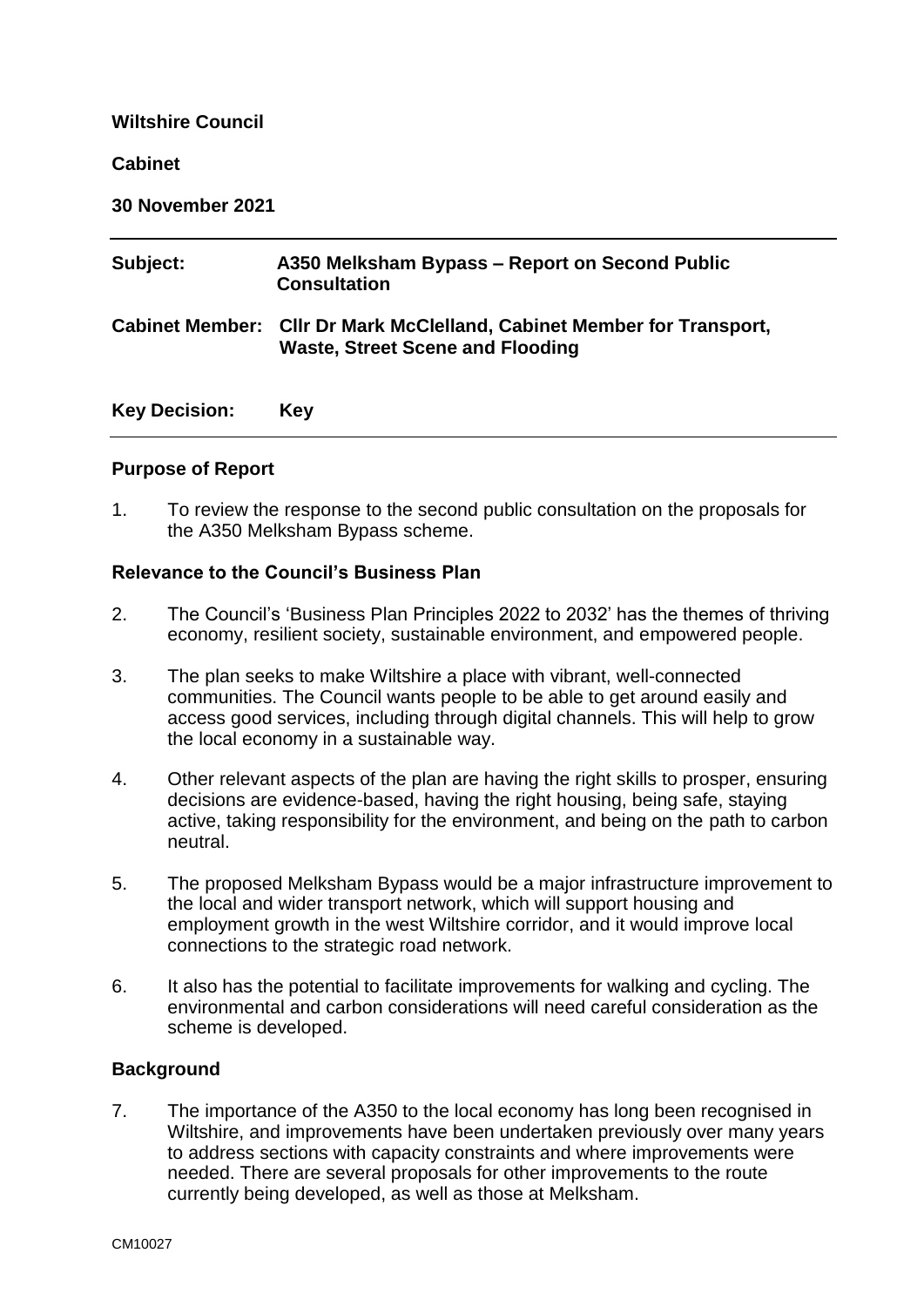- 8. The A350 through Beanacre and Melksham has been a concern for many years. The road has sections with 30 mph speed limits passing through residential areas, with several busy junctions providing access to Melksham town centre, retail and commercial sites, the A365 Bath Road and A3102. The Strategic Outline Business Case was updated in 2019 and identified it as one of the busiest major roads in Wiltshire, with daily traffic volumes often above 35,000 vehicles per day, and heavy goods vehicles accounting for around 8% of all traffic. There have also been high collision rates with severity generally higher on the A350 compared to other roads in the area.
- 9. In July 2017, the Department for Transport's (DfT) 'Transport Investment Strategy' was published. As part of the strategy, government committed to creating a Major Road Network (MRN) across England, which would be a network of England's most important routes which complement motorways and strategic trunk roads. The A350 at Melksham was included as a route in the MRN; this is in addition to its designation as Primary Route Network as defined in Wiltshire Council's Core Strategy.
- 10. Government acknowledged the need for a long-term funding stream for road investment, specifically through establishment of the 'National Roads Fund', being £28.8 billion between 2020-2025; £3.5 billion of which is to be spent on improving the MRN. This funding was confirmed in March 2020 in the DfT publication of its second Road Investment Strategy (RIS2) for the period 2020 – 2025. A central principle in the development of this strategy was to:

*"create a road network that is safe, reliable and efficient for everyone – whether they are cyclists or drivers, passengers or pedestrians"*

- 11. Government indicated that prioritised investment planning within a consistent national framework should be carried out by Sub-national Transport Bodies (STBs). The Western Gateway Shadow Sub-National Transport Body (WGSSTB) was officially formed in a shadow status in December 2018 with Cllr Bridget Wayman elected as Chair.
- 12. The WGSSTB considered candidate schemes from all member authorities, and following its meeting in June 2019, the Board agreed to submit nine schemes to DfT in July 2019. Four of the schemes were in Wiltshire:
	- A350 M4 Junction 17 Improvement
	- A350 Chippenham Bypass Improvements Phases 4 and 5
	- A338 Southern Salisbury Improvements and
	- A350 Melksham Bypass
- 13. At its meeting on 19 May 2020 Cabinet considered a report on the success of the Council's bid to the DfT for development funding for the four schemes, including the A350 Melksham Bypass Large Local Major (LLM) road scheme.
- 14. On 13 October 2020 Cabinet agreed to public consultation being undertaken on options for the A350 Melksham Bypass scheme. Following consideration of the response to the consultation and further options appraisal and sifting, a proposal to undertake a second round of consultations on an emerging route for the scheme was approved by Cabinet on 1 June 2021.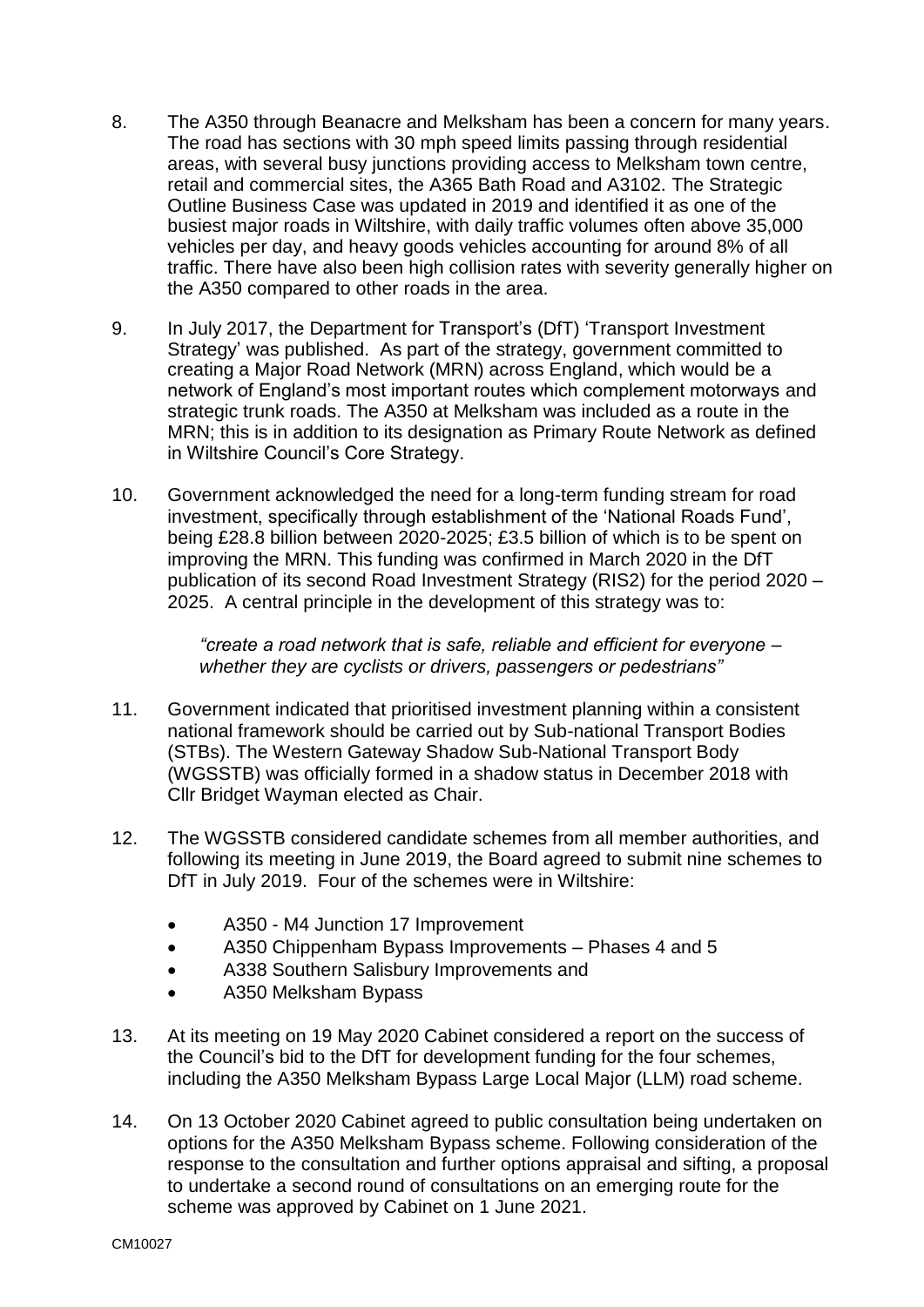# **Main Considerations for the Council**

#### Transport Objectives

- 15. The transport objectives for the scheme were derived from relevant key policy documents and strategies, including the DfT Transport Investment Strategy, Swindon and Wiltshire Strategic Economic Plan, Wiltshire Core Strategy, and the Wiltshire Local Transport Plan. The transport objectives set for the scheme were confirmed by Cabinet at its meeting on 13 October 2020 and are to:
	- (i) Reduce journey times and delays and improve journey reliability on the A350 through Melksham and Beanacre, improving local and regional north-south connectivity, and supporting future housing and employment growth in the A350 corridor.
	- (ii) Reduce journey times and delays and improve journey reliability on the following routes through Melksham and Beanacre:
		- A350 South A3102
		- $\bullet$  A365 West A365 East
		- A350 South A365 West
	- (iii) Provide enhanced opportunities for walking and cycling between Melksham town centre and the rail station / Bath Road, and along the existing A350 corridor within Melksham and Beanacre, which will help reduce the impact of transport on the environment and support local economic activity.
	- (iv) Reduce collisions resulting in personal injury rates and severity for the A350 and Melksham as a whole, to make the corridor safer and more resilient.
	- (v) Reduce the volume of traffic, including HGVs, passing along the current A350 route in northern Melksham and Beanacre to reduce severance, whilst avoiding negative impacts on other existing or potential residential areas.

# First Public Consultation

- 16. The first consultation on the long list of options was launched at the Melksham Area Board on 4 November 2020. An initial presentation was given to Seend Parish Council on 27 October 2020, and a presentation was also given to Melksham Town Council on 23 November 2020. An extension to the consultation period from the end of November to 17 January 2021 was made in view of the limitations imposed by the pandemic, and to ensure that the local newspaper would be operating so that it could report on the consultation.
- 17. There were 1,018 responses to the public consultation questionnaire, the majority of which were from individuals (962), with a small number from businesses or organisations (42). Most of the responses were local from Melksham or within five miles. There were also 175 written and email responses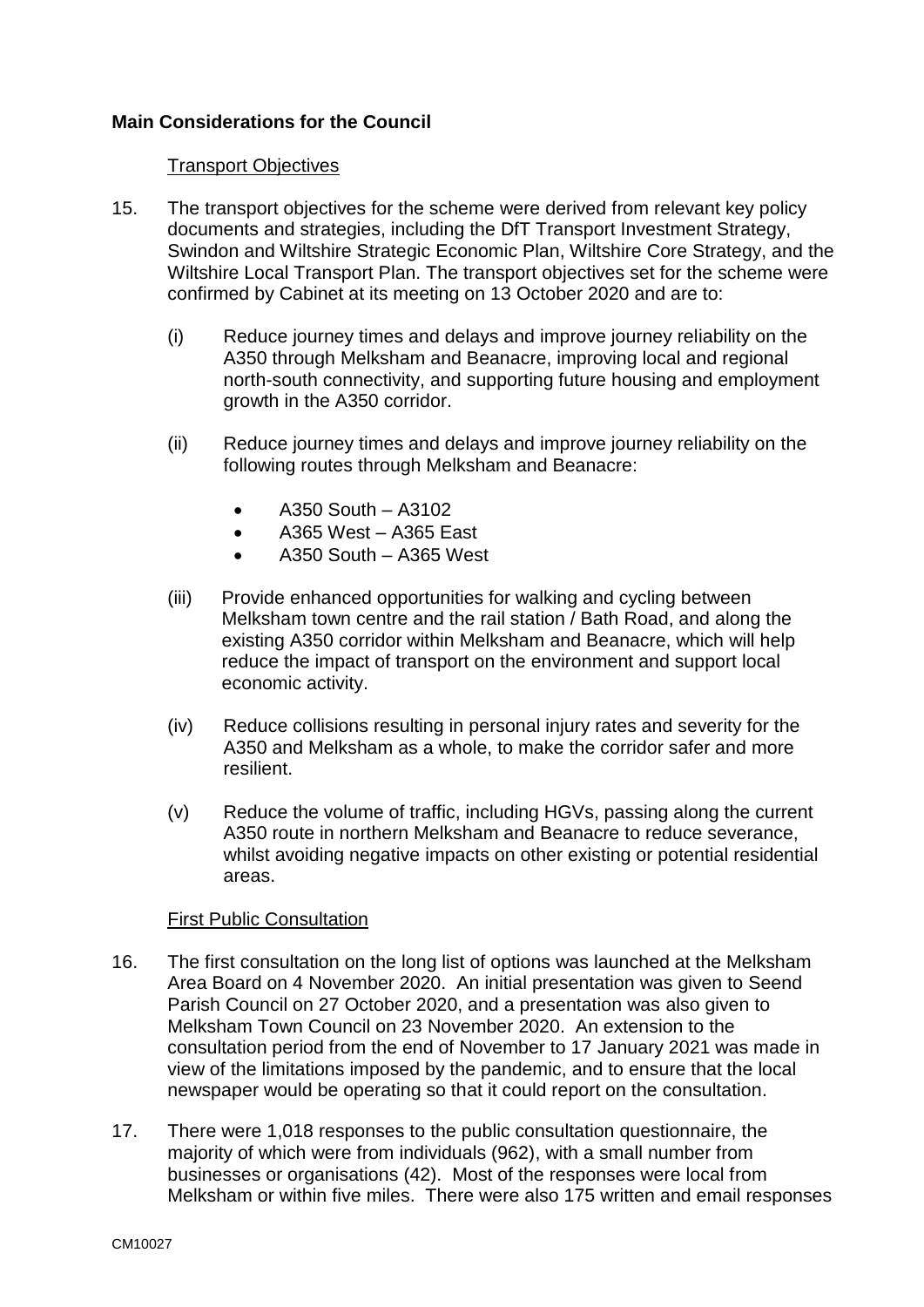to the consultation, and the town and local parish councils and other organisations also provided their views.

- 18. Most respondents to the first consultation supported the need for an improvement to the A350 at Beanacre and Melksham (594 Yes/406 No), but there was not overwhelming support for a particular option.
- 19. A sifting process of the options was subsequently undertaken to identify an emerging option, together with walking and cycling proposals in the area. The outcome of the first consultation and the option sifting were reported to Cabinet on 1 June 2021 when it was agreed to hold the second public consultation.

#### Second Public Consultation

- 20. In view of the pandemic, the second consultation was also held primarily on-line, with the opportunity to submit written comments by letter or email. There were press releases about the forthcoming consultation issued on 24 May 2021 and 1 June 2021.
- 21. The second consultation was launched at the Melksham Area Board on 23 June 2021 when a further press release was issued. The presentation and consultation material can be viewed on the scheme webpage at:

<https://www.wiltshire.gov.uk/highways-a350-melksham-bypass>

- 22. Webinars were held on 6 and 13 July 2021 which comprised a presentation describing the proposals and the opportunity for the public to ask questions. As there was not time to reply to all of the questions during the webinars, written answers to the 118 questions were provided on the scheme webpage shortly after.
- 23. A press release was issued on 7 July 2021 to advise that a video of the proposed route had been prepared and was available to view on YouTube. The fly-through video was not a definitive image of the final scheme but was provided to give an indication of the potential scheme and the route to help orientate viewers as to the location of the emerging route within the wider landscape and relative to the town and villages. The link to the fly-through video is still available on the scheme webpage, and the video has been viewed over 10,000 times to date.
- 24. A meeting was held with Melksham Without Parish Councillors on 8 July 2021 prior to their own meetings regarding the scheme. The Corsham Area Board on 22 July 2021 included a Chairman's announcement regarding the consultation to encourage participation.
- 25. Two drop-in sessions were held at Melksham library on 30 July and 6 August 2021 where plans of the scheme were displayed, and staff were available to answer questions.
- 26. Organisations with an interest in the scheme, local councils, and others were advised of the consultation by email and were invited to submit their views.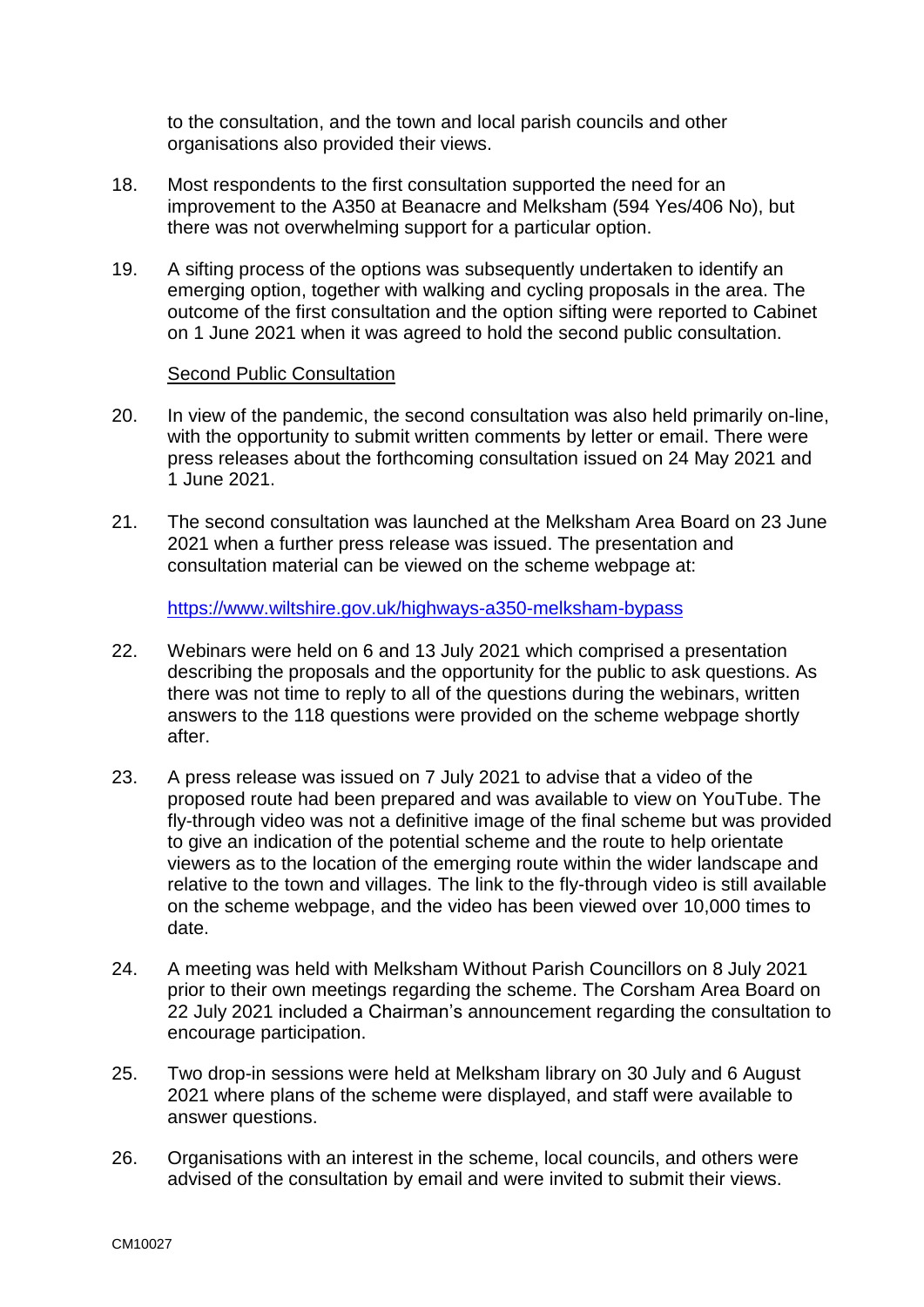- 27. The consultation was primarily held through the scheme webpage, which provided a short introduction to the proposals and a link to the 'Melksham Bypass 2<sup>nd</sup> Consultation Information Pack'. This document described the background to the scheme, the scheme objectives, and set out the scheme preparation process, advising that it was at a very early stage of its development and would be the subject of further non-statutory and statutory consultations should it proceed.
- 28. The document described the previous consultation and the outcome. It provided information on the further options assessments undertaken and the results of the sifting process. There was a description of how Option 10c was refined to become the emerging route which was being consulted on.
- 29. There was a description of the emerging route and its main features, which included three potential variants at the northern end where it would cross the River Avon and join the A350. Typical scheme cross-sections were shown to indicate the road, drainage ditches, possible combined footway/cycleways and provision for potential future dualling.
- 30. Predicted traffic flows on the existing road network and for a scenario with the delivery of the bypass were shown for 2036, based on current plan development. Corresponding heavy goods vehicle flows were indicated and the anticipated reductions in journey times were described.
- 31. Potential complementary walking and cycling measures were suggested which had three main components of a pedestrian friendly town centre, better access to the rail station, and connections to the north and south. This could include continuous footways across junctions, visual narrowing of carriageways, gateway features and new pedestrian crossings in the town centre. Access to Melksham Rail Centre could be improved with additional signalised pedestrian/cyclist crossings and shared use paths. Improved links to Lacock and the Kennet and Avon Canal could also be provided by two-way cycle tracks and improvements to existing routes.
- 32. The main environmental constraints considered in developing the scheme and a summary of the key considerations and mitigation measures were provided.
- 33. As well as the consultation document described above, the draft Options Appraisal Report (OAR) and its appendices were made available on the webpage, together with the Walking Cycling Horse Riding Assessment Report (WCHAR). These are technical documents, but it was considered that they could be helpful for those wishing to get a deeper understanding of the scheme.
- 34. The public were invited to give their views via a questionnaire on the scheme webpage, by email or by writing to the Council.
- 35. The aims of the second non-statutory consultation were to:
	- engage with stakeholders affected by or interested in the scheme;
	- engage with potentially affected landowners;
	- encourage involvement from stakeholders and build strong open relationships;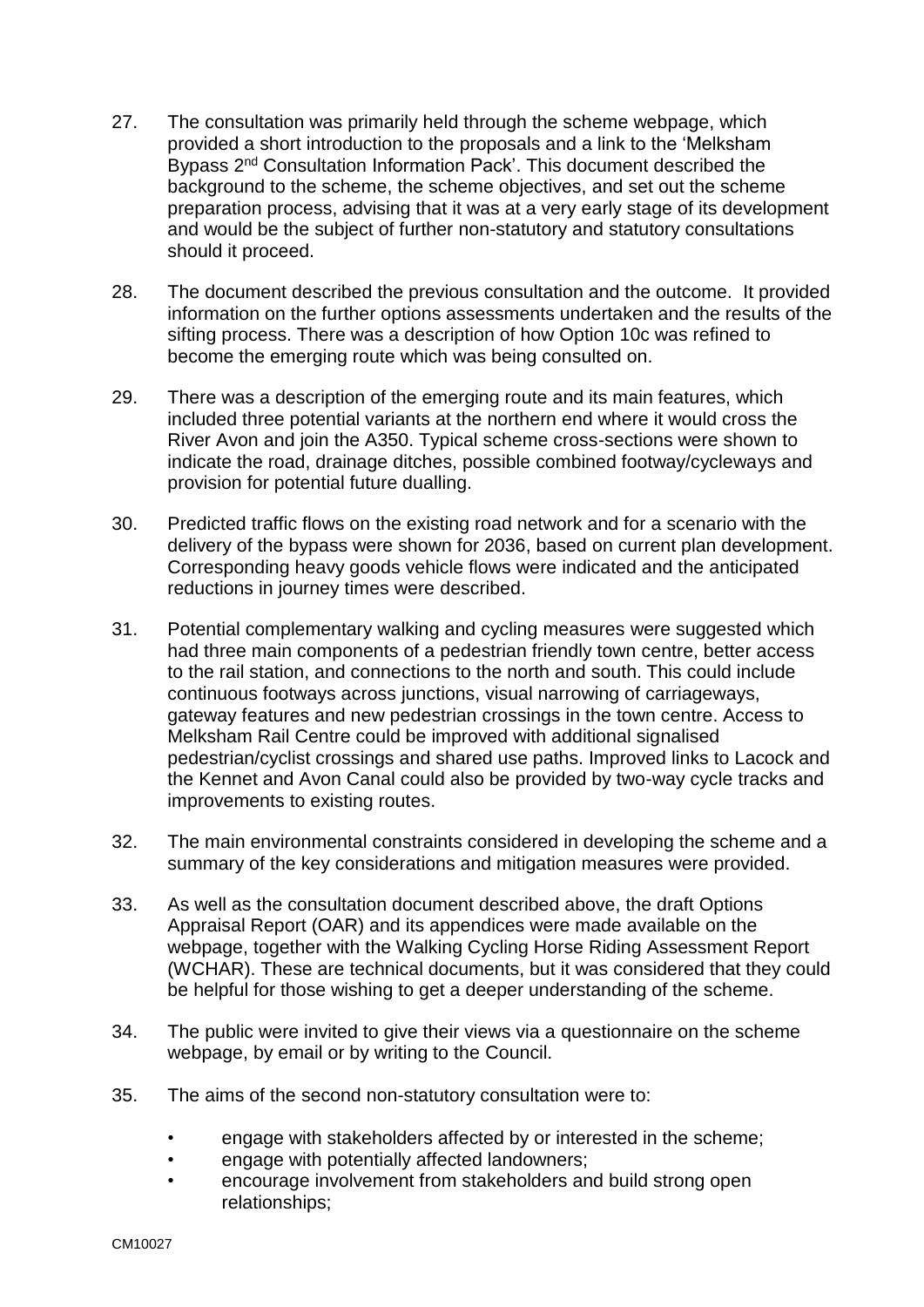- raise awareness of the scheme and understanding for the need to improve the A350;
- inform about the emerging option identified including walking, cycling and horse-riding measures;
- understand stakeholder concerns, issues and suggestions;
- receive feedback on the options to allow us to develop the scheme further; and
- prepare for the statutory consultation phases.
- 36. Although the second public consultation ended on 8 August 2021, liaison has continued with landowners and other organisations in order to obtain a better understanding of the potential impacts and implications of the scheme, and to inform future development of the proposals.

#### Response to the consultation

- 37. There were 760 questionnaire responses, the majority of which were from Melksham and the nearby parishes of Melksham Without, Lacock and Seend (78%), and 480 emails and written responses from the public, with 4 responses from local councils and 4 from other organisations (see **Appendix 1**).
- 38. Melksham Town Council listed the pros and cons for the scheme and suggested ideas for mitigation measures should the scheme proceed. Melksham Without Parish Council considered that further evidence is required to justify the scheme and suggested some changes to the proposals. Lacock Parish Council objected to the scheme and raised some specific issues. Seend Parish Council indicated that their preferred choice would be no bypass and made comments on the proposals.
- 39. The National Trust would appreciate further engagement with Wiltshire Council and other stakeholders such as Lacock Parish Council to fully understand the proposed road scheme and its implications for Lacock. Wiltshire Air Ambulance commented about signing and street lighting aspects. Bowerhill Residents Action Group (BRAG) felt that the proposed Melksham Bypass would be detrimental to Bowerhill residents and its surrounding environment. The Executive Committee of the Bowerhill Scout Troop objected to the proposed route because of the effect on areas they use. Community Action Shaw and Whitley (CAWS) Group supported the emerging route.
- 40. There were fewer questionnaire responses to the second consultation, with 760 questionnaires completed compared to 1,018 previously. The number of responses that did not support the need for improvements to the A350 at Beanacre and Melksham was virtually unchanged at 396 compared to 406 previously, but the number of responses supporting an improvement had reduced from 594 to 331.
- 41. In the questionnaire response to the second consultation:
	- 52% (396 responses) did not support the need for an improvement to the A350 at Melksham and Beanacre,
	- 43% (331 responses) did support the need for an improvement.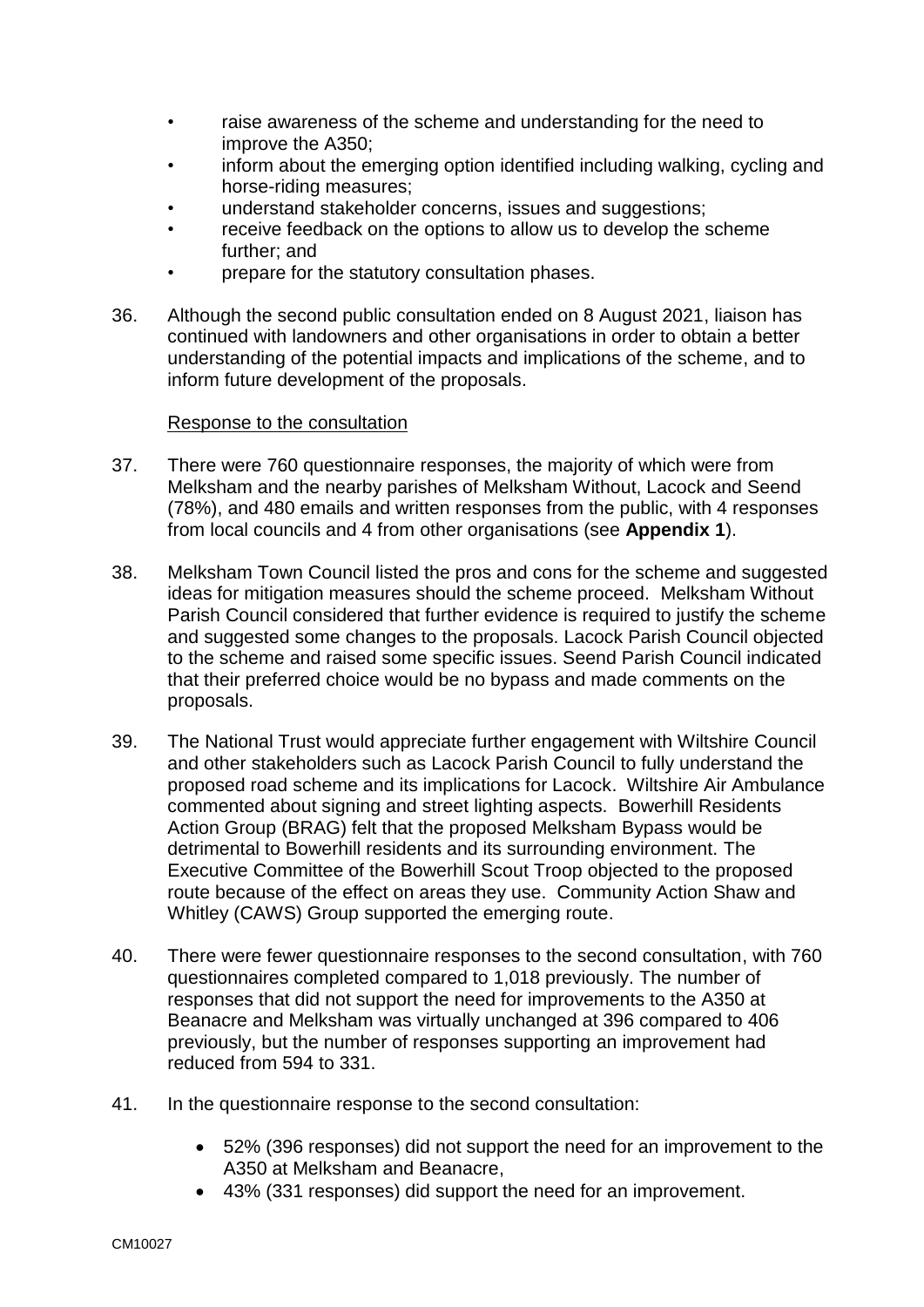- 42. Overall, 67% (486 responses) considered that the emerging route being consulted on would not be suitable for the scheme, and 33% (235 responses) that considered that the route would be suitable.
- 43. At the northern end of the scheme Option A, connecting to the southern roundabout at Lacock, had more support than Options B or C, but a majority did not prefer any of them.
- 44. From the questionnaire responses there was a clear divergence of opinion between those who supported the need for an improvement to the A350 and those who did not.
- 45. Of those who supported the need for an improvement (331 responses):
	- 69 % (228 responses) considered the emerging route to be suitable for the scheme,
	- 63% (209 responses) preferred Option A at the northern end,
	- 63% (208 responses) thought that the scheme would reduce journey times on the A350,
	- 57% (188 responses) considered the proposed rights of way alterations to be suitable,
	- 55% (181 responses) had no concerns about the route.
- 46. Of those who did not support the need for a bypass (396 responses):
	- 95% (377 responses) did not consider the emerging route to be suitable,
	- 90% (360 responses) had concerns about the route,
	- 88% (349 responses) did not prefer any of the options at the northern end.
- 47. The questionnaire provided the opportunity to comment on the proposals, and the biggest concern expressed was about the potential impact on the countryside, habitats, and the environment (242 comments). There were various comments about details of the scheme, rights of way alterations and other aspects of the scheme.
- 48. From the emails and letters received the main concerns about the scheme and the emerging route were about:
	- the potential impact on the countryside, scenic areas, and other environmental impacts (256 comments),
	- noise (263 comments)
	- air pollution (256 comments).
	- impacts on wildlife, including protected or endangered species (217 comments)
	- the effect on access from Melksham and Bowerhill to the canal, countryside, and Giles Wood (196 comments)
	- the potential effect on physical and mental well-being (136 comments).
- 49. There were concerns raised by individual landowners, particularly about accommodating agricultural operations and the effects on individual properties. Discussions will be continuing with affected landowners to understand the potential impact of the scheme and identify potential mitigation measures.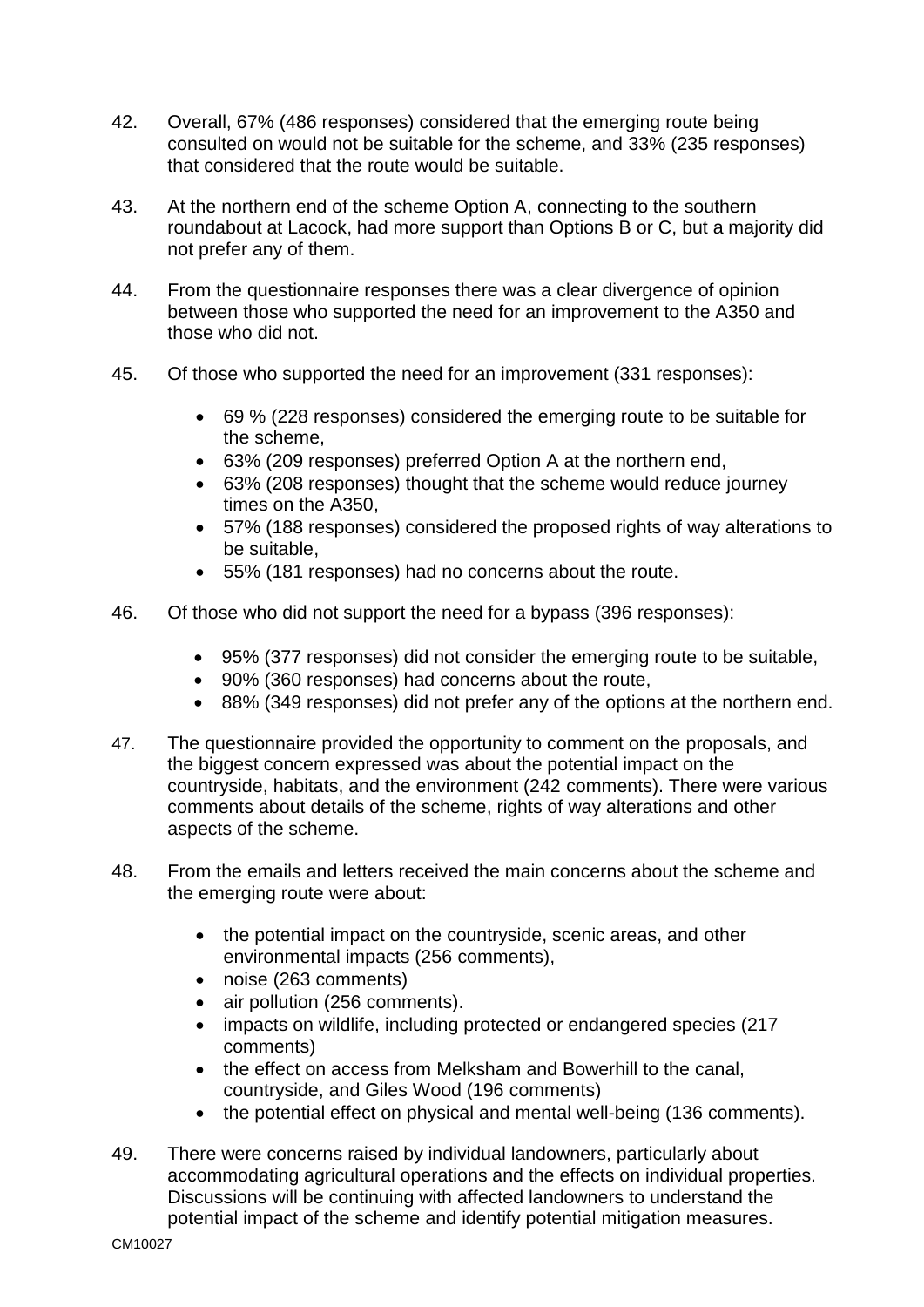50. There were comments and questions about various aspects of the traffic modelling, including in connection with future traffic growth and Covid-19, the closure of Cleveland Bridge in Bath, and the Bath Clean Air Zone. These will need to be factored into future assessments and traffic modelling as appropriate at the next stage of the scheme development when the potential impacts should be clearer.

#### Key issues identified through the consultation

- 51. There were several themes identified in the consultation responses regarding aspects of the emerging route and the scheme, many of which would need to be considered in more detail at the planning application stage, and these are described below:
	- The effect on the countryside and access to the countryside from residential areas were key concerns for many of those responding to the consultation, together with concerns about the traffic noise, air and light pollution associated with a new road.
	- There were comments in the consultation responses that traffic patterns had changed significantly as a result of the Covid pandemic with increased flexible and home working, which it was suggested would reduce the need for the scheme. It should be noted that there is currently no firm evidence for this. Given current Covid cases and some population reluctance to return to prior pandemic norms, an evidence base for such concerns may not be available for a significant period of time.
	- The strategic case for the scheme was also questioned in the consultation, including the journey time savings and their relevance.
	- The carbon footprint and climate change were factors raised in the consultation, particularly by those not in favour of the scheme, and its compatibility with developing policy and commitments was questioned.
	- There were concerns expressed that the scheme would enable large scale housing developments, which was a particular concern locally because of a perception that Melksham currently suffers from an under provision of local services and facilities.
- 52. The impact on the countryside and mitigation measures would be considered in more detail in the development of the proposals and the preparation of a planning application, should the scheme proceed to the next stage. This would include detailed consideration of noise and air quality aspects. Future traffic growth will be reviewed when any revised DfT traffic and economic growth predictions are published, which would be expected to include information on post-covid traffic forecasts. The carbon implications of the scheme and the strategic case would also be considered in more detail at the planning application stage.
- 53. The scheme is an improvement of the Major Road Network and is a strategic transport improvement. It does not include or require the construction of houses or other developments. The Wiltshire Local Plan Review was the subject of a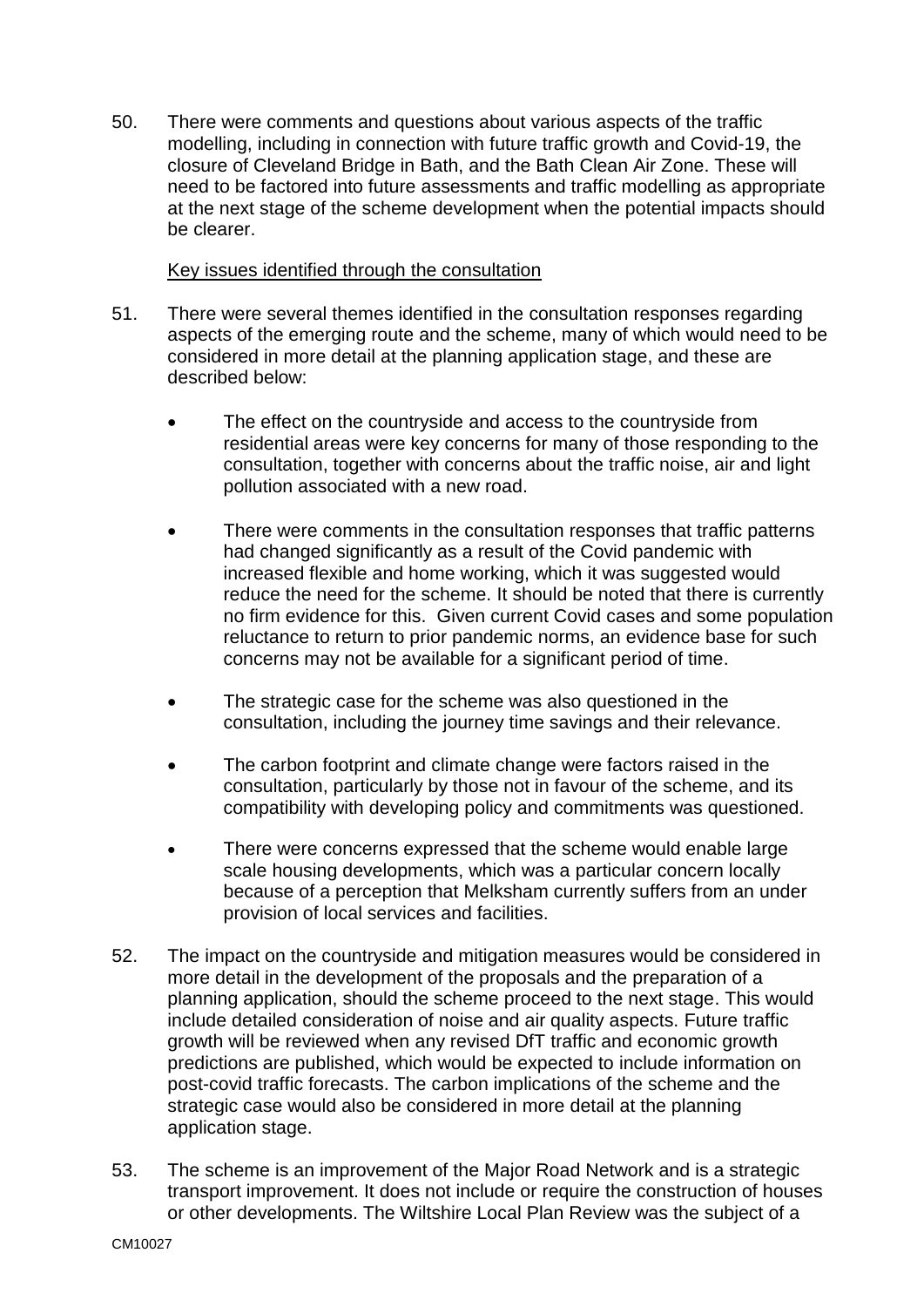separate consultation held between January and March 2021, regarding the requirement for new homes at Melksham and Bowerhill for the plan period 2016 – 2036, and this will establish future development proposals and opportunities. Future growth in west Wiltshire is anticipated because of population and employment growth in the towns, especially at Chippenham and Trowbridge, and the proposed improvements to the A350 would help accommodate that growth.

Variations of the route suggested in the consultation

- 54. The consultation responses suggested variations to some of the route, including realigning various sections of the route (see **Appendix 2**). From an initial assessment it would appear that some of these alignments may have some merit and it is suggested that it would be appropriate to explore these further at the preliminary design stage.
- 55. Of the options at the northern end of the scheme Option A with a new roundabout at the southern junction at Lacock was generally preferred. However, there were concerns about the proximity of the route to Lacock and its visual intrusion where it would cross the River Avon floodplain. There were also concerns about the effect on National Trust land with that option.
- 56. An alternative route for the northern connection located further to the south was suggested in response to the consultation. This was referred to as the 'pylon route' and would cross Lower Woodrow Road near its junction with New Road and follow the route of the existing electricity pylons to a new roundabout on the A350 close to Halfway Farm.
- 57. The emerging route would not provide a junction between the bypass and Lower Woodrow Road, and it was suggested that there would be benefits in providing a junction at that location.
- 58. Between the A3102 and A365 the emerging route is proposed to curve to the east to avoid identified archaeological remains, which would take the route closer to properties in Redstocks. It was suggested that this section of the route should be straighter, potentially with a single crossing of Clackers Brook. Consideration of this alternative would require a better understanding of the archaeology in the area and potential mitigation measures.
- 59. At the southern end of the scheme there was considerable concern about the potential effects on Bowerhill, especially about the effect on residential properties, access to the Kennet and Avon canal, rights of way and recreational areas. A route further to the south, away from the built-up area was suggested for this section of the route, together with the road being in cutting, additional screening and 'green bridges' to take the rights of way across the bypass.
- 60. There were suggestions about landscaping, screening and public rights of way provision on parts of the route, and these and the route variations could be considered in more detail at the next stage of the scheme design.

# Local Plan Review

CM10027 61. The review of the adopted Local Plan will assess the future levels of need for new homes (including market, affordable and specialist housing) and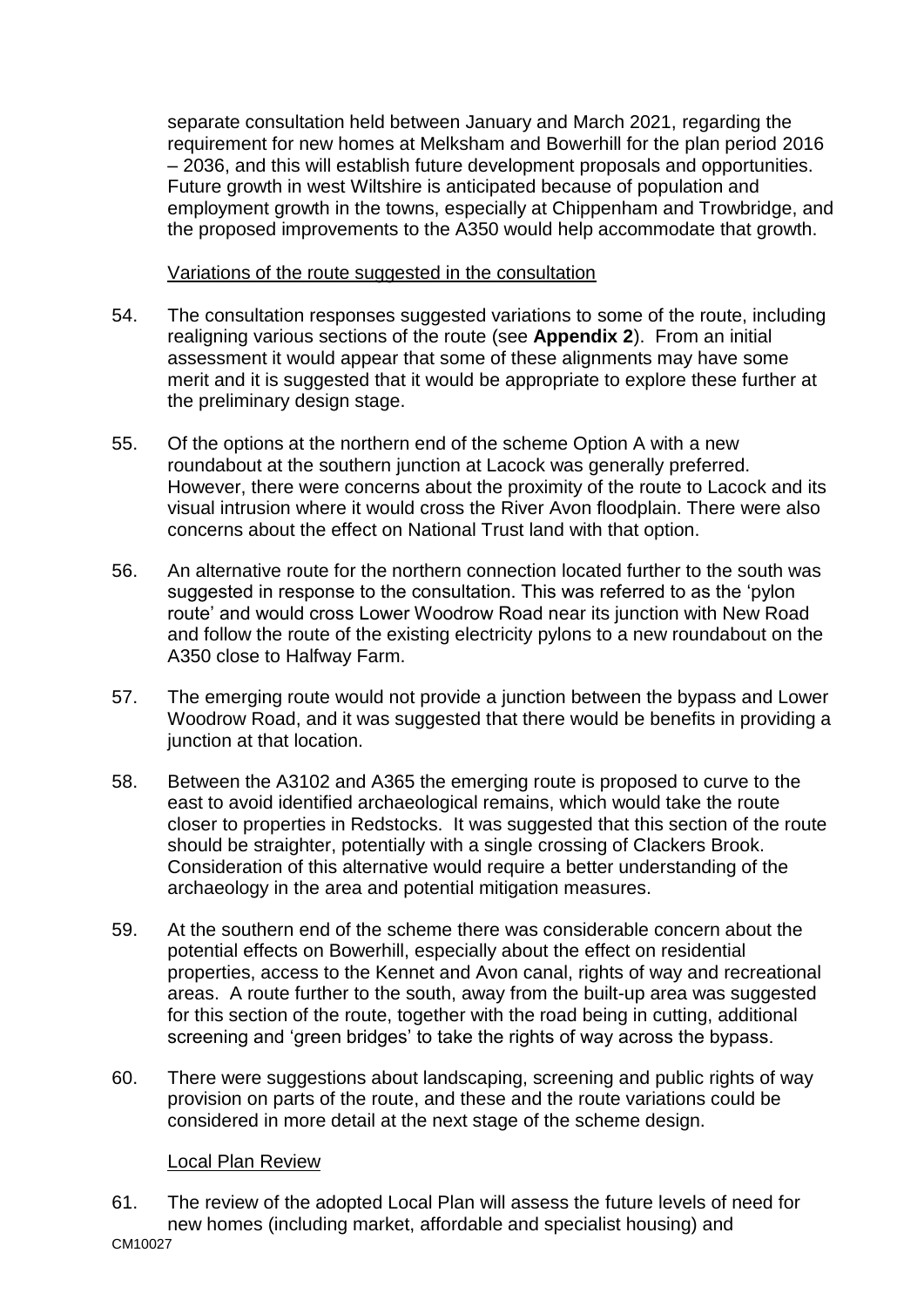employment land over the period 2016-2036 and provide an appropriate basis for housing, employment land and infrastructure provision over that period.

- 62. It involves considering if the existing adopted development strategy remains relevant, identifying new site allocations relating to housing and employment together with supporting services and infrastructure.
- 63. The emerging Local Plan could have implications for the Melksham Bypass scheme especially in terms of housing allocations and future growth. It would also be desirable to protect the route corridor of the Melksham Bypass in the local plan. The progress of the local plan will be monitored to ensure that the development of the Melksham Bypass scheme takes this into account.
- 64. Initial work carried out to determine the impacts of the growth agenda that will be reflected in the emerging Local Plan, was carried out and consulted upon in January 2021. This work included the 'Wiltshire Local Plan Transport Review', which presents the evidence base for the transport impacts of forecast growth. This document was clear in its assessment that Melksham Bypass was an essential and key component of the transport strategy for the plan and despite the significant mitigation it provided, additional measures would be required along the A350 corridor. It is therefore clear that the bypass will be necessary to mitigate current Core Strategy policy growth and will be a key element to accommodate further growth in the subsequent plan.

# M4 to Dorset Coast Connectivity

- 65. The Government included a commitment in its second Road Investment Strategy (RIS2)<sup>1</sup> to undertake a strategic study into road connectivity between the M4 corridor and the Dorset Coast, incorporating the major towns of Bournemouth, Christchurch, Poole, Weymouth and Portland (see **Appendix 3**).
- 66. National Highways (formerly Highways England) is undertaking this study, exploring the role of both the existing A46 / A36 Strategic Road Network (SRN) corrido, as well as other road corridors, including the A34, A350, A338 and parts of the A37. The study will consider their performance against a range of objectives agreed with key local stakeholders through workshops and aligned with both RIS2 and wider government objectives. The Strategic Study sits alongside and will input into a wider corridor study led by the Western Gateway strategic transport body, which will consider wider transport connectivity issues, including rail.
- 67. Next year, work is expected to start on a sifting of a longlist of interventions, based on their performance against a set of agreed Study objectives, alongside deliverability considerations. This will result in a shortlist of interventions that can be combined in a number of corridor scenarios and be tested using an area-wide strategic highways model. This process will allow an understanding of the performance of different corridors against each other, and to determine whether an alternative strategic corridor would perform better than the existing A46 / A36 route. It will also enable interventions to be identified that could be brought together to achieve the overall objective of improving connectivity between the

<u>.</u>

<sup>1</sup> <https://www.gov.uk/government/publications/road-investment-strategy-2-ris2-2020-to-2025>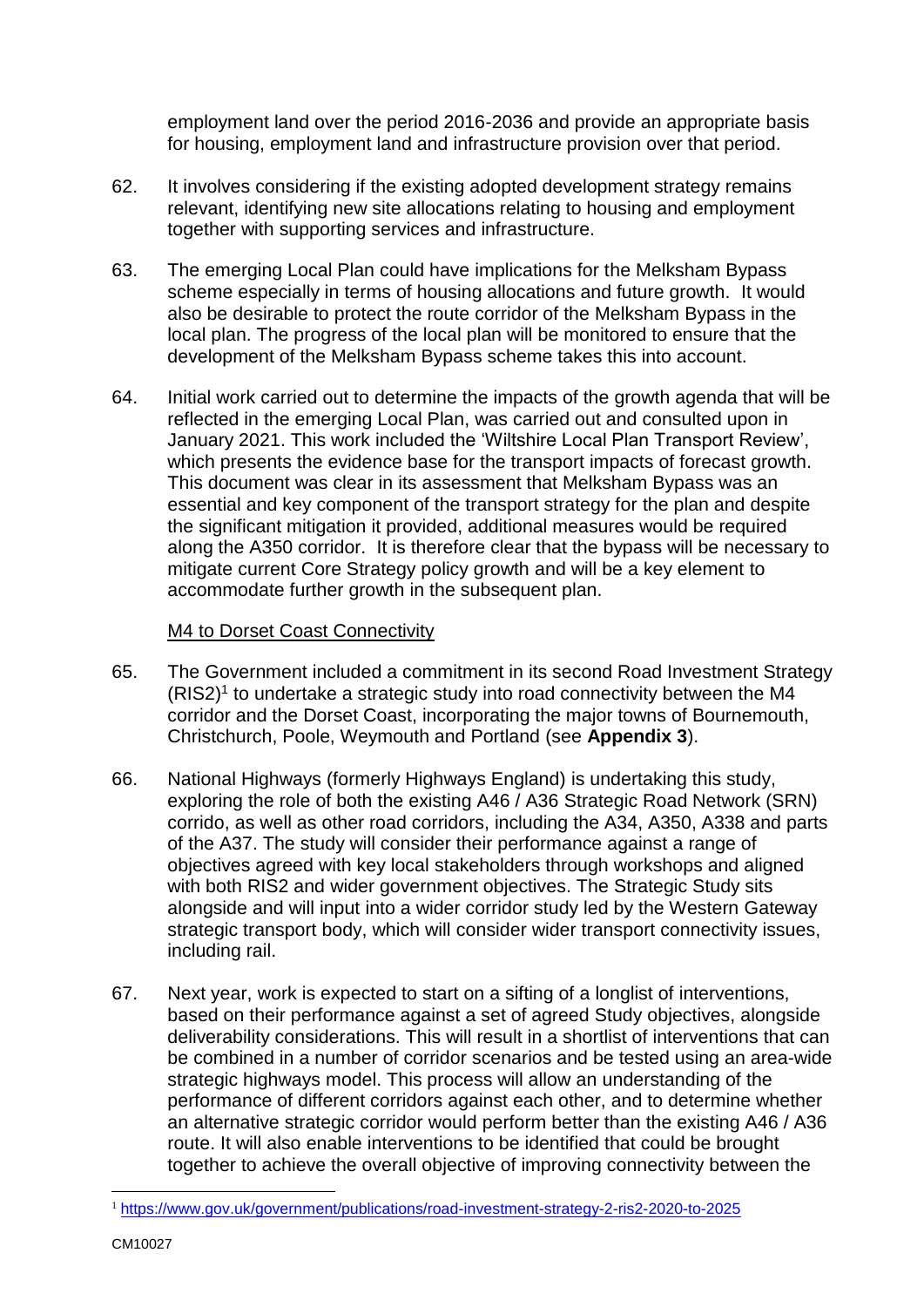M4 and the Dorset Coast. RIS2 makes specific reference to the alternative corridor being the A350.

68. National Highways is aiming to report the recommendations from its work in late summer 2022. As the strategic study area includes the A350 and could consider designation of the route as part of the SRN, it may have implications for the Melksham Bypass scheme and the A350 route in general, which will have to be considered when the results of the study are known.

# Potential Scheme Benefits

- 69. The potential scheme benefits were reviewed following the initial public consultation and have been considered again to ensure that any proposals being taken forward continue to be likely to deliver the benefits originally envisaged.
- 70. The scheme is forecast to deliver strategic benefits including:
	- Helping unlock the potential of the south coast and facilitate greater economic alignment between the north and south of the Western, Gateway by providing improved strategic connectivity from the M4 and A303 corridors to the south coast,
	- Potential to help realise local growth ambitions and forge significant benefits by removing one of the barriers to more efficient north and south travel in the Western Gateway area,
	- Creating a more reliable, less congested, and better-connected transport network that works for the users who rely on it,
	- Providing a well-connected, reliable and resilient transport system to support economic and planned development growth across the corridor from the M4 through western Wiltshire and at key locations in Melksham and surrounding Market Towns and Principal Settlements,
	- Supporting and helping to improve the vitality, viability and resilience of Wiltshire's economy and market towns,
	- Assisting the efficient and sustainable distribution of freight in Wiltshire and beyond to build stronger, more balanced economies by enhancing productivity and responding to local growth priorities,
	- Supporting and promoting a choice of sustainable transport alternatives,
	- Reducing the level of air pollutants, carbon dioxide and other greenhouse gas emissions generated by inefficient highway networks and congestion, thereby contributing to the Council's carbon reduction targets,
	- Improving safety for all road users and reducing the number of casualties on Wiltshire's roads,
	- Reducing traffic flows on the National Cycle Network through Melksham, facilitating increased use of cycling and realising the health, environmental and carbon benefits therein,
	- Reducing traffic flows along the current A350 alignment and from within the town to facilitate a parallel package of measures (see below).
- 71. Significant localised benefits are anticipated to accrue from a parallel package of transformational improvements including: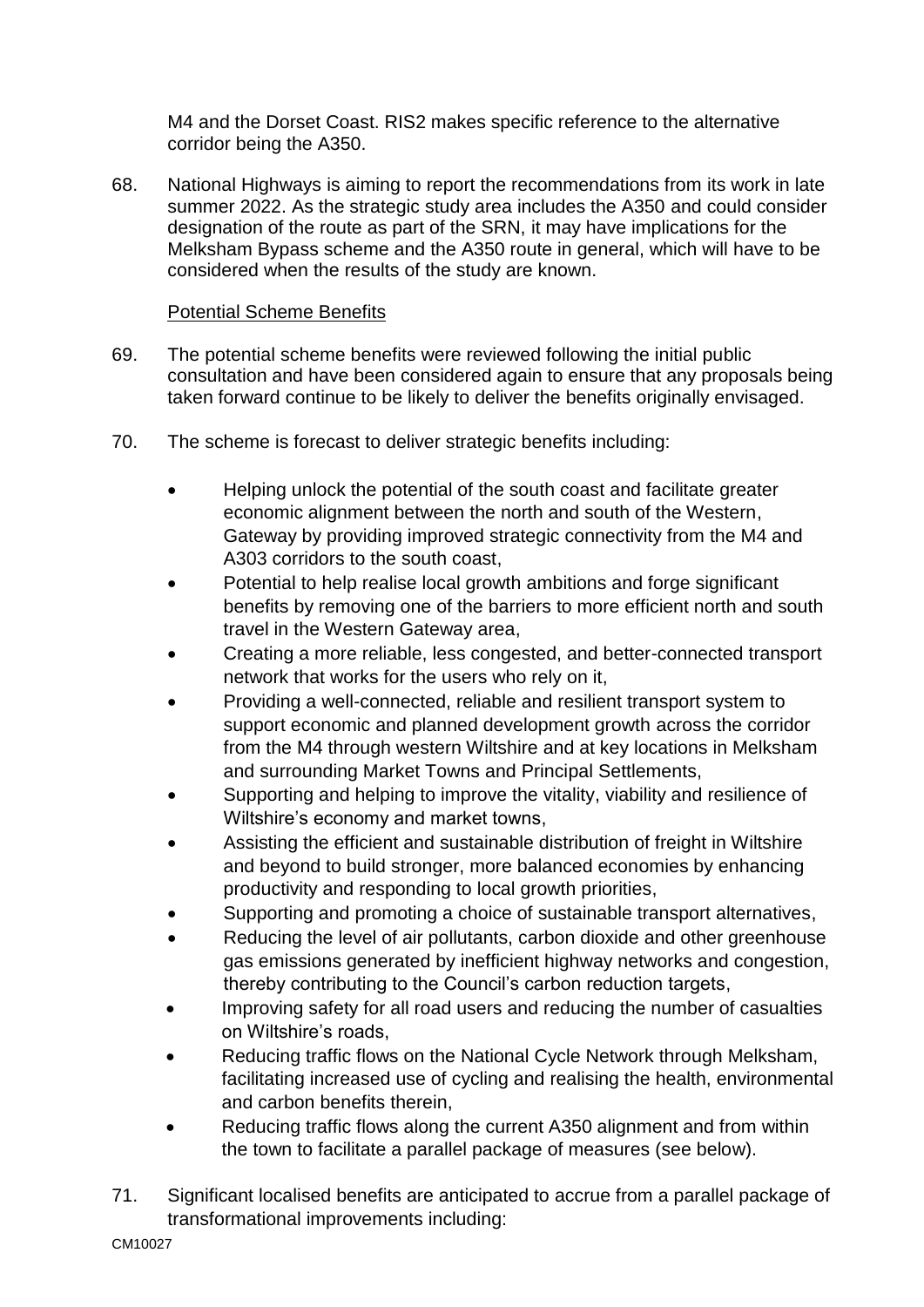- Improving access to the railway station from the town and residential areas,
- Improving walking and cycling routes from the town to the south and Semington,
- Improving walking and cycling routes for leisure use by connecting existing routes,
- Improving air quality, physical and mental well-being by reducing traffic and traffic noise on the existing A350 through Beanacre and Melksham,
- Improving access to local services, shops, amenities and schools with the removal of through traffic,
- Reducing severance impacts on communities in Beanacre and northern Melksham caused by high traffic volumes and encouraging HGVs to use more suitable routes,
- Improving localised air quality by shifting traffic and pollutants away from sensitive receptors, especially residential areas,
- Generating opportunities for public realm schemes following the diversion of traffic.
- 72. It appears likely that the emerging route or its variants would be capable of delivering the benefits originally anticipated for the scheme, and this will continue to be reviewed as the scheme development progresses.

# **Considerations**

- 73. The consultations on the Melksham Bypass proposals have provided the opportunity for the public, town and parish councils, Area Board and other organisations to comment on the developing scheme.
- 74. There appears to have been a reasonable response from the public despite the limitations caused by the pandemic. However, it was noted that there were fewer responses to the questionnaire than there had been with the previous consultation. However, there were more email responses. Most of the responses were from local residents and businesses and so may not necessarily represent the views of the public or businesses that would make use of a Melksham bypass.
- 75. From the public consultation there are clearly local concerns about aspects of the scheme which would require further consideration. The consultation was not intended to be a public 'vote' for the most popular route or option as there are many factors to be considered in determining a suitable scheme, including the objectives, landscape, archaeology, ecology, air quality, flood risk, environment including climate change impact, cost and benefits.
- 76. There were several themes identified in the consultation responses regarding concerns about the emerging route and the scheme, many of which would need to be considered in more detail at the planning application stage, including the effect of the scheme on the countryside and access to the countryside from residential areas, traffic noise, air and light pollution, changing traffic patterns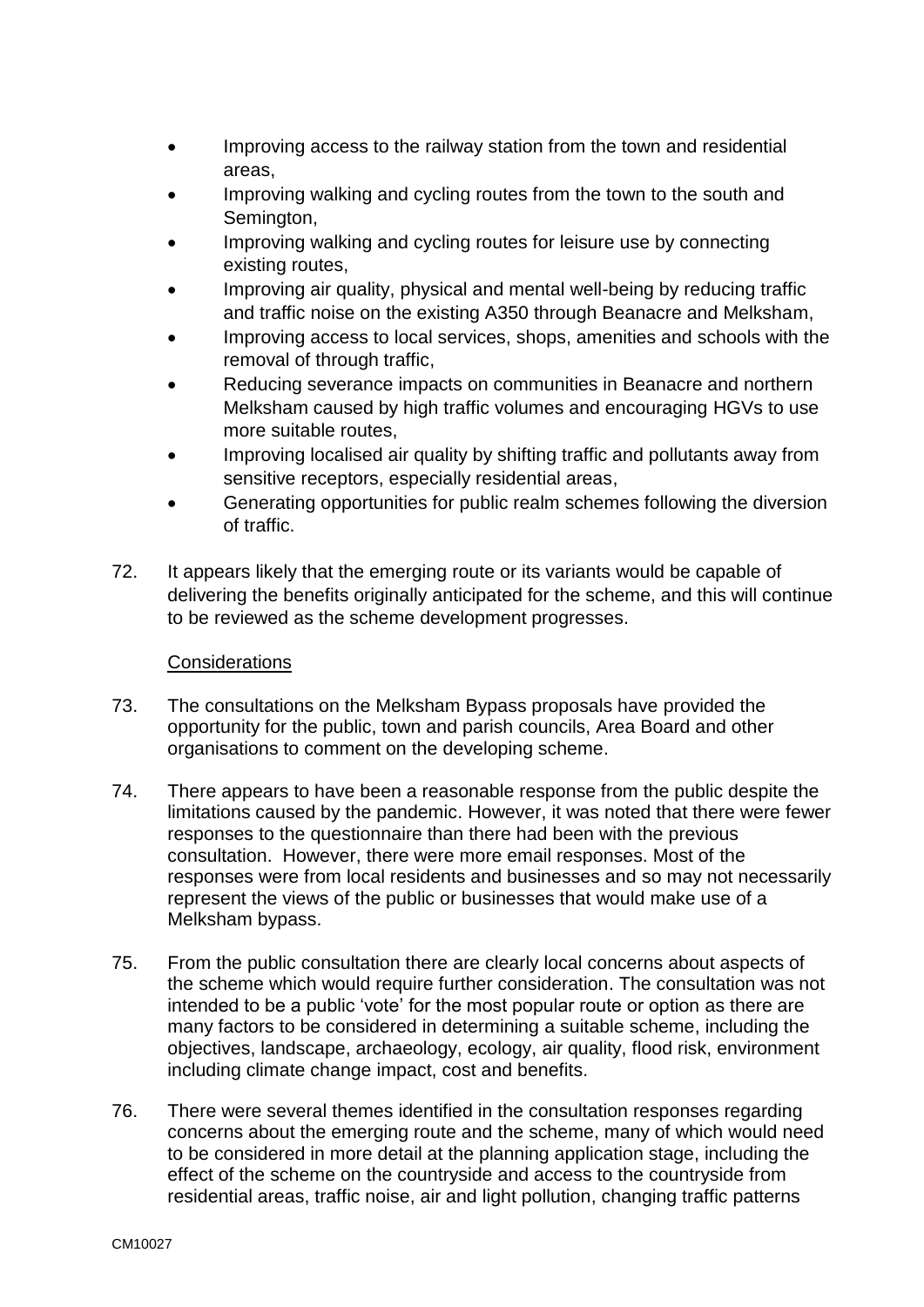following Covid pandemic, the justification for the scheme, the carbon footprint and climate change, and concerns about increased housing development.

- 77. From the consultation it is clear that there are opposing views about the need for a bypass. However, from the design and assessment work carried out to date, there does not appear to be any technical or practical reason for not adopting Option 10c as the preferred route corridor based on current knowledge.
- 78. In view of the concerns expressed during the second consultation about elements of the route it would be appropriate to consider the potential route variants suggested in more detail as part of the preliminary design process should the scheme proceed to the next stage, and it would be desirable to carry out further consultations before finalising the proposals for a planning application.
- 79. The planning application would be a key decision point when the scheme will have been designed in more detail and the environmental impact assessment will have been prepared. Further design and assessment work is required in order to reach this stage and to be able to fully understand all of the potential benefits and impacts of the scheme.
- 80. National Highways are planning to report on their study of M4 to Dorset Coast Connectivity next year. This includes consideration of the role of the SRN and other road corridors, including the A350.

#### Next Stages

- 81. The Outline Business Case (OBC) is being finalised for submission to the DfT. It will then be published on the scheme webpage. The programme set out in the Strategic Outline Business Case (SOBC) envisaged the OBC being submitted by December 2021 and this remains on programme.
- 82. If the OBC is approved, it is anticipated that funding would be awarded to develop the proposals in more detail through to the Full Business Case (FBC).
- 83. The development to FBC stage would be expected to take about four years for a scheme of this size and complexity and would include:
	- Preliminary design and further non-statutory consultation
	- Planning application with statutory consultation
	- Statutory orders (Compulsory Purchase Orders etc.)
	- Public Inquiry
	- Detailed Design
	- Procurement (excluding construction)
- 84. At the preliminary design stage, the potential route variants would be considered in more detail and further non-statutory consultation undertaken before a planning application is prepared.
- 85. The preparation of the planning application would be a key stage of the scheme's development. It would require the scheme and mitigation measures to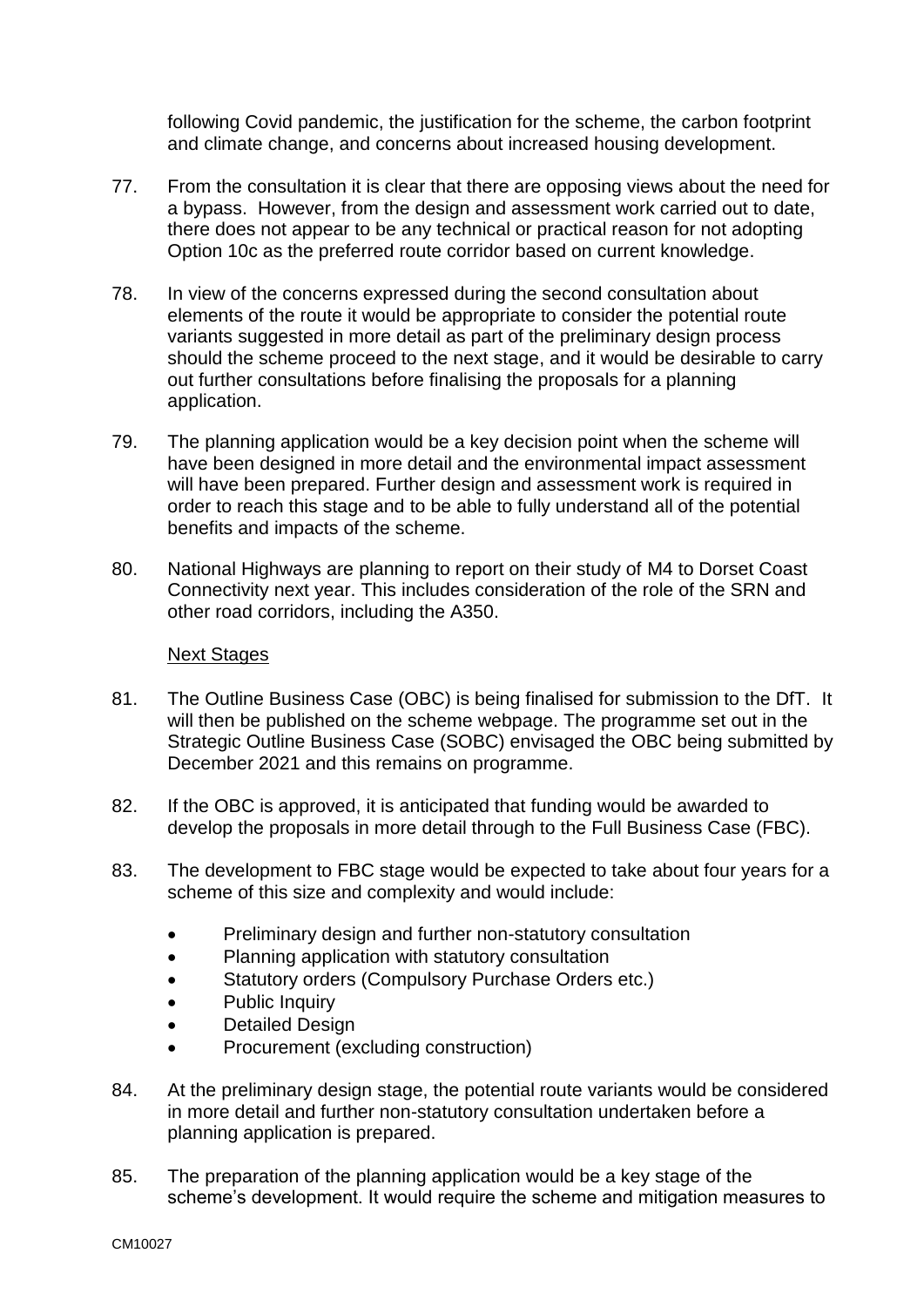be designed in sufficient detail to enable the environmental impact assessment to be prepared, which would then be the subject of statutory consultations.

- 86. If the planning application is approved, the statutory orders would be prepared to enable the compulsory purchase of land if it is not possible to acquire by agreement, and to make alterations to side roads and private accesses as required. With a scheme of this type, it would be expected that there would be a public inquiry in connection with the statutory orders.
- 87. The FBC would be reviewed by DfT and if approved funding would be provided to enable construction which would be expected to take about two years but may depend on the final design of the scheme and the associated mitigation measures incorporated in the proposals. The new road could open in mid-2028, subject to successful progress through the statutory orders.

#### **Overview and Scrutiny Engagement**

88. The scheme is still at an early stage of its development. Future progress on the project will be reported to the Environment Select Committee in connection with the annual report made on the highways service.

# **Safeguarding Implications**

89. There are no safeguarding implications.

### **Public Health Implications**

- 90. The scheme would improve the highway network significantly in the local area and has the potential to improve road safety and reduce the number killed and seriously injured on our roads. The potential reduction in injury collisions and the road safety implications would be considered in more detail at the next stage of the scheme development.
- 91. The removal of through traffic from residential areas could reduce traffic noise and air pollution with consequent health benefits for residents, but the scheme does have the potential to introduce traffic into previously unaffected areas and may have other detrimental effects. The planning application for the scheme will need to take these impacts into consideration.
- 92. Reduced traffic on some of the existing roads with the scheme, and the improvements proposed, would provide the opportunity to provide improved facilities for walking and cycling to encourage active travel and healthier lifestyles. The potential for improved walking and cycling provision is being considered at the earliest stage of the scheme development and could be included in the scheme or promoted separately should the opportunity arise.

#### **Procurement Implications**

93. The Melksham Bypass would be a major construction project. The exact procurement arrangements may depend on the final details of the scheme, and at this stage it is too early to confirm the procurement process to be followed, but indications are that it would be likely to be a single contract, with a two-stage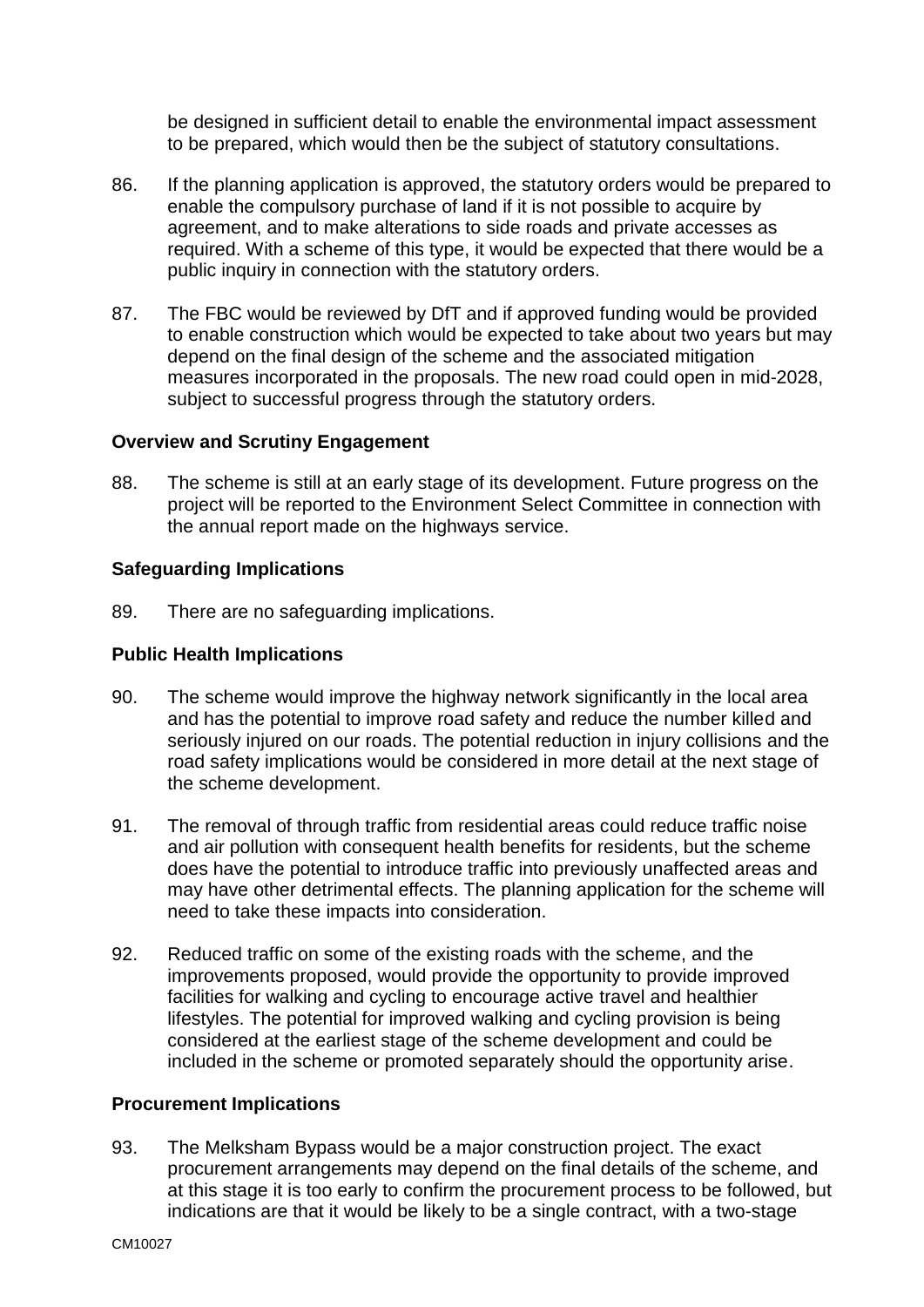procurement process. There may be opportunities for some advanced works, staged construction, or specialist contracts, which would be determined when the scheme has been prepared in more detail and the programme is better defined.

94. The scheme would be largely funded by the DfT and procurement would be carried out to meet the DfT requirements, using standard documentation where available, and in accordance with the Council's own procurement rules.

# **Equalities Impact of the Proposal**

- 95. Equality impact assessments will be undertaken in accordance with the DfT guidance as the scheme is developed and will be used to inform scheme development and assessment.
- 96. It is anticipated that scheme options may have different implications for different groups. The ongoing design and assessment work will help identify these so that they can be considered in detail at the planning application stage.

# **Environmental and Climate Change Considerations**

- 97. The government has recently published its Transport Decarbonisation Plan, which is relevant to the proposed scheme and states that 'continued high investment in our roads is therefore, and will remain, as necessary as ever to ensure the functioning of the nation, and to reduce the congestion which is a major source of carbon'.
- 98. The Melksham Bypass would be a major transport improvement, which would be likely to reduce journey times and vehicle operating costs on the A350 and at the associated junctions. The reduced congestion, better facilities for active travel, and improved road safety would be expected to reduce energy consumption with the scheme. A Carbon Management plan will be prepared for the scheme. Any future policies or strategies will be taken into account as the scheme develops. and the project will need to be considered in the light of emerging policies at both Government and local level.
- 99. There are clearly going to be changes to the types of vehicles using our roads and to the provision of transport in the future, especially with the use of electric vehicles and alternative fuel sources. However, the DfT predictions indicate that in the longer-term traffic volumes are expected to increase and this is especially likely to be the case in west Wiltshire where employment and population growth is anticipated.
- 100. It is anticipated that there will be changes in the plant and equipment used to build and maintain our roads, as well as increasing use of materials and techniques with a lower carbon footprint. This Council was an early adopter of warm asphalt, a surfacing material which has a reduced carbon footprint and is now being used more widely, including on the strategic road network. We will be closely watching and learning from National Highways (formerly Highways England) who have recently published their own decarbonisation plan.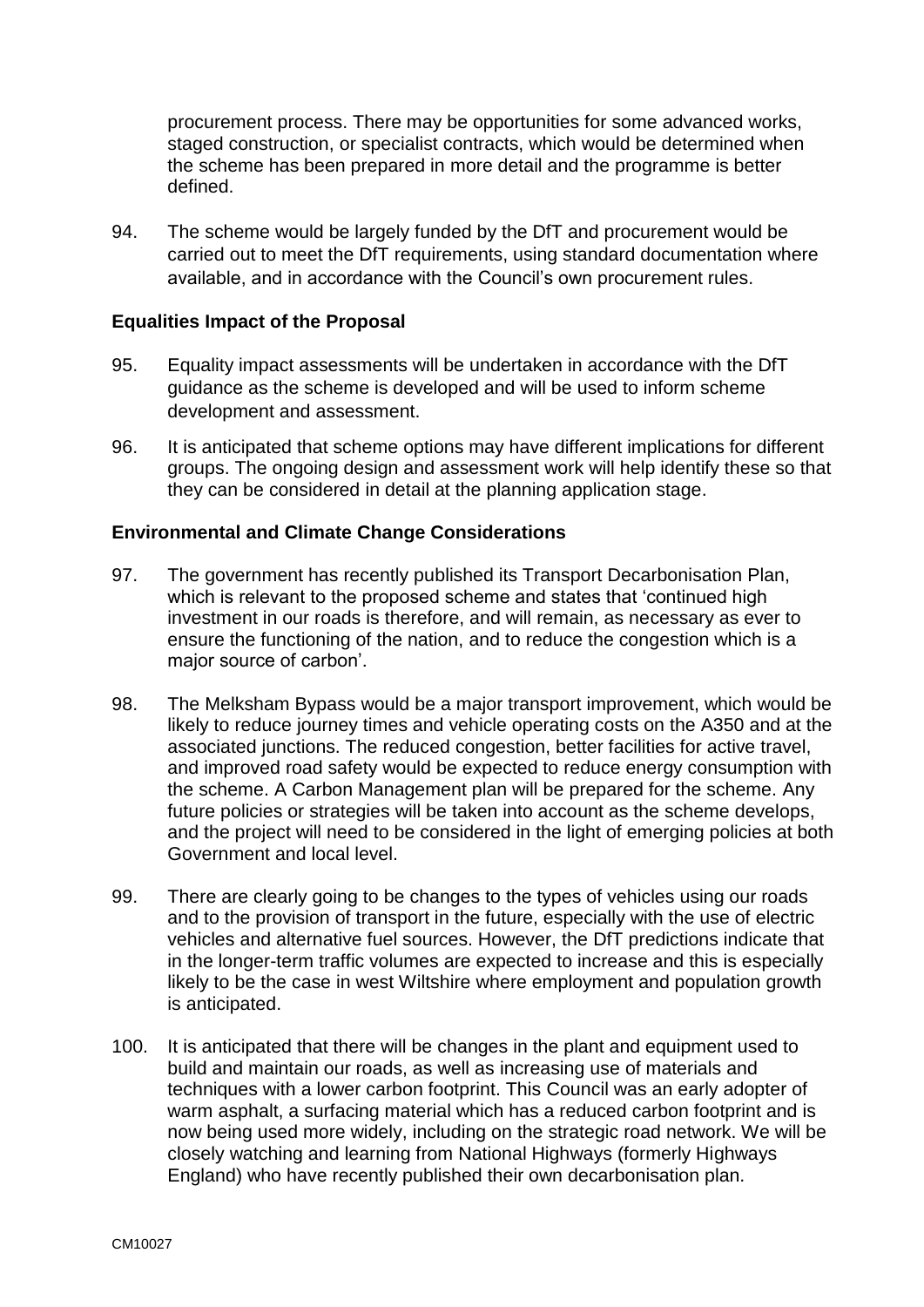- 101. An assessment of the carbon implications of the scheme will form part of the assessment of the project when it has been designed in more detail. The scheme is still at an early stage of its development and the current work and consultation is seeking to refine the proposals to identify a suitable scheme, taking into account all of the relevant factors. However, even with landscaping and other measures it may not be possible to mitigate all the potential carbon impacts within the scheme, and these will need to be considered in the context of the potential strategic and other benefits associated with the scheme.
- 102. The scheme would include environmental mitigation measures, including landscaping proposals, sustainable drainage schemes, and environmental protection measures to control potential incidents as a result of collisions. A road designed to modern standards with appropriate environmental protection measures is likely to be less of an operational risk to the environment and people than the existing road.
- 103. The scheme provides the opportunity to create well designed green and blue infrastructure to enhance biodiversity, including extensive tree planting linking to existing woodlands, and new ponds and watercourses. The landscaping and mitigation measures will be designed in detail in the next stage of the scheme development and will take into account the habitat and ecological surveys being undertaken.
- 104. The potential effects of climate change will be included in the design of the scheme and will include making allowances for increased rainfall and flood risk, as well as the use of more durable materials to provide resilience in connection with increased temperatures and other potential impacts of climate change.

# **Risks that may arise if the proposed decision and related work is not taken**

- 105. Should the decision be made to not proceed with the scheme, the opportunity to obtain significant government investment in the county would be lost. The existing problems on the road would remain, and the situation would be expected to deteriorate because of anticipated future traffic growth.
- 106. The scheme is a strategic improvement to the Major Road Network seeking to improve links between the north and south of the Western Gateway area by providing improved strategic connectivity from the M4 to the south coast. It has the potential to help realise local growth ambitions and create a more reliable, less congested, and better-connected transport network that works for the users who rely on it. These and other local benefits would not be delivered if the scheme does not proceed.
- 107. The Melksham Bypass is required to address current growth trends and future planned growth within Wiltshire and not delivering the scheme could directly affect growth in the county.

#### **Risks that may arise if the proposed decision is taken and actions that will be taken to manage these risks**

108. Should the decision be made to proceed to the next stage of the scheme development, it should be noted that there are risks with a scheme of this type. It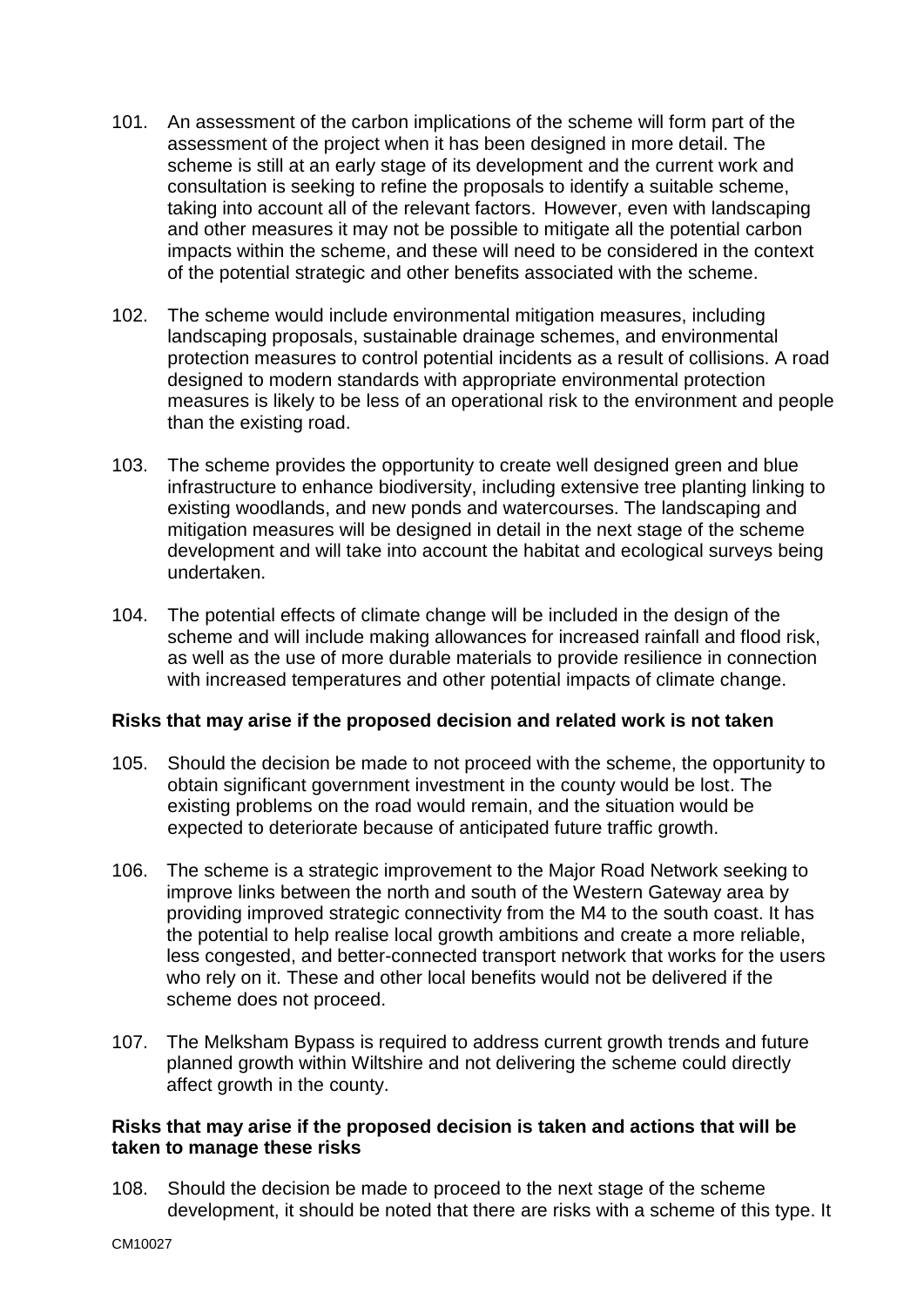would be important to ensure that there is a robust case for the scheme, taking into account the environmental considerations which would be the subject of an environmental impact assessment, and the many other factors which would need to be considered.

- 109. The scheme would have to include landscaping and other mitigation measures to address the concerns that have been identified in connection with some aspects of the project, including consideration of the route alignment in more detail at the preliminary design stage and landscaping proposals. From the public consultation results it is clear that there would be objections in principle to the scheme, and it may not be possible to remove all objections to the proposals.
- 110. The scheme would be the subject of a planning application, which would include substantial survey and the assessment results to inform an environmental impact assessment. The statement of case in connection with the statutory orders and the supporting information would have to be robust and stand up to challenge. A substantial volume of work would need to be undertaken to develop the scheme to Full Business Case stage that should ensure that a robust case is made for the scheme.
- 111. There is a risk that after developing the scheme to the planning application and statutory orders stage, the scheme may not proceed because funding is no longer available from the DfT, or if the statutory orders or other permissions are not obtained. In some circumstances the DfT could seek reimbursement of any payments in respect of the grant award in the event of the scheme not proceeding.
- 112. Should the scheme proceed to construction, there are risks associated with cost overruns. These would have to be managed carefully in order to reduce the financial risk to the Council, and appropriate measures would need to be put in place with regard to contract preparation, procurement and site supervision. The cost estimates for the scheme currently include substantial risk and inflation allowances. It is anticipated that the risk allowances would reduce considerably during the design process when the scheme is designed in more detail and many of the uncertainties are removed.
- 113. At the various stages of its development the risks associated with progressing the scheme would be assessed and appropriate risk management would be implemented. Risk management is an important consideration with schemes of this type and robust processes would be in place to manage the risks throughout the life of the project.

# **Financial Implications**

114. When Cabinet considered the Transport Capital Programme on 19 May 2020 it recognised that most of the funding for the scheme would be provided by the DfT, with initially £1.330 million awarded to prepare the OBC for the scheme. The report identified Council funding of £0.670 million to contribute to the development of the OBC during 2020/21 and 2021/22. The development of the OBC has proceeded to the originally envisaged timescale and budget.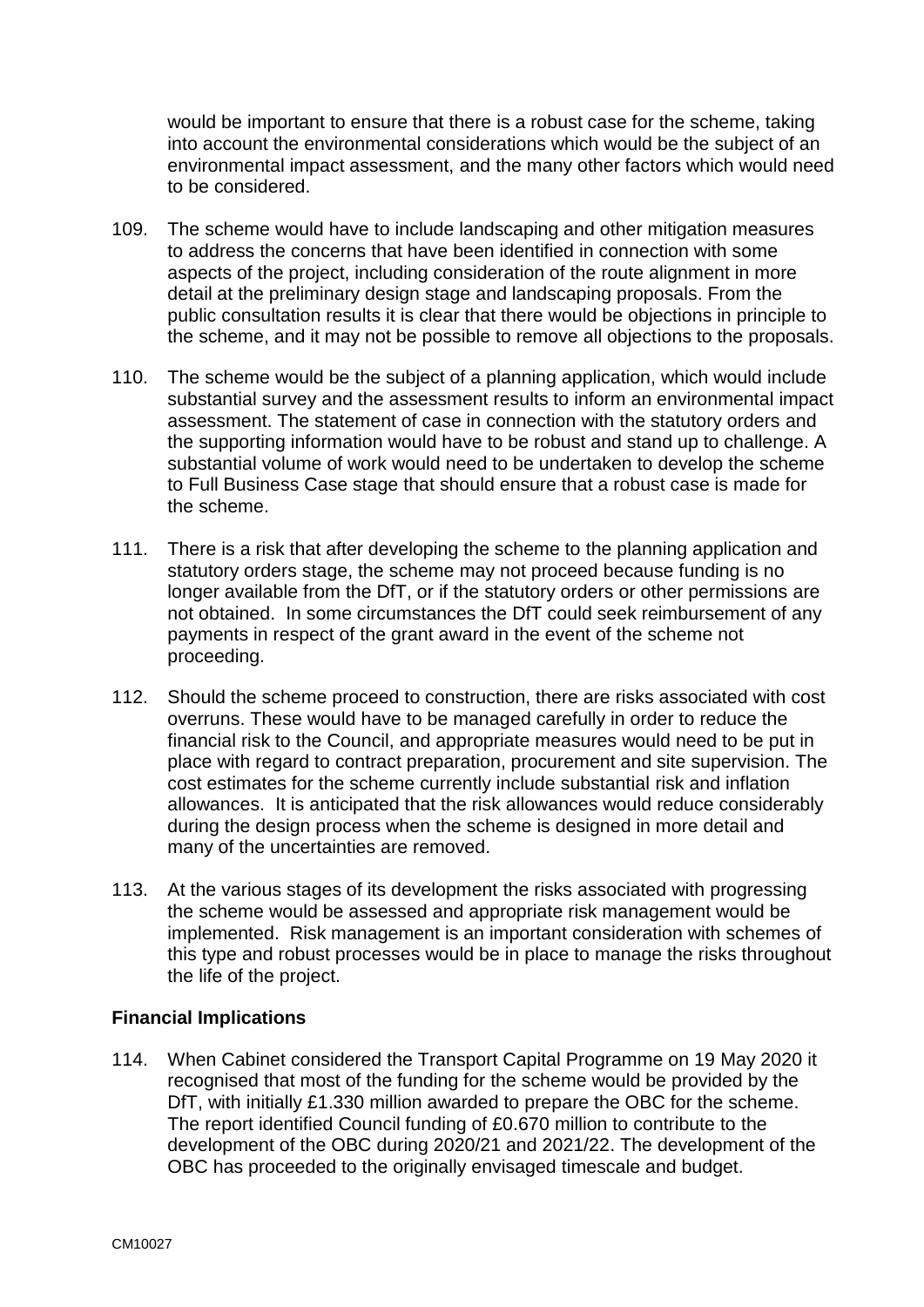115. The successful acceptance of the OBC by DfT would result in an award of further funding to progress the scheme to a Full Business Case (FBC). This would include the planning application, statutory procedures, public inquiry, and contract procurement stages.

| <b>Cost Category</b>        | Cost (2019 Prices) |
|-----------------------------|--------------------|
| Preparatory                 | £16,000,000        |
| Land and property           | £3,100,000         |
| Construction                | £123,100,000       |
| Site supervision            | £3,800,000         |
| <b>Total excluding risk</b> | £146,000,000       |
| <b>Risk</b>                 | £35,200,000        |
| <b>Total including Risk</b> | £181,200,000       |

116. The latest cost estimate for the scheme at 2019 prices is:

- 117. The scheme cost estimate is £146,000,000 based on 2019 prices, which are the most recent rates available. A substantial risk allowance has then been added to reflect the uncertainties at this stage. This would be expected to reduce during the design stage as the proposals are refined and uncertainties are removed following the more detailed surveys and assessments.
- 118. Allowances for inflation have been included in the economic modelling to assess the economic viability of the scheme, and a scheme outturn cost of £234,600,000 including risks has been calculated.
- 119. In the Cabinet report of 19 May 2020, it was indicated that a substantial contribution to the scheme costs by the Council may be required in the years 2024 to 2027 and based on the 15% contribution suggested by DfT which would have been in the region of £20 million based on the original estimated scheme cost of £135,810,100 at the SOBC stage.
- 120. The scheme has now been developed in more detail and the current programme envisages construction taking place over a two year period during the financial years 2026/27, 2027/28, and 2028/29, with the scheme opening in summer 2028 as originally proposed. The currently anticipated expenditure profile based on the latest estimate, including risk and inflation allowances, is shown below:

| Year  | 2022/23 | 2023/24 | $\vert$ 2024/25 $\vert$ 2025/26 | 2026/27                             | 2027/28                       | 2028/29 | Total |
|-------|---------|---------|---------------------------------|-------------------------------------|-------------------------------|---------|-------|
| Total | £5.400  |         |                                 | £5,600   £5,700   £11,500   £69,700 | £104,900   £31,800   £234,600 |         |       |

# **A350 Melksham Bypass – Expenditure Profile (£000's)**

121. A local contribution to the scheme development and construction costs could come from CIL, s106 or the Council's own funding. In the longer term the possibility of the status of the A350 changing could result in other funding sources becoming available to meet the full scheme cost, but that is not certain at this stage. It is therefore recommended that funding of the next stage of the scheme should be considered after the results of the National Highways' strategic study of M4 to Dorset Connectivity are available.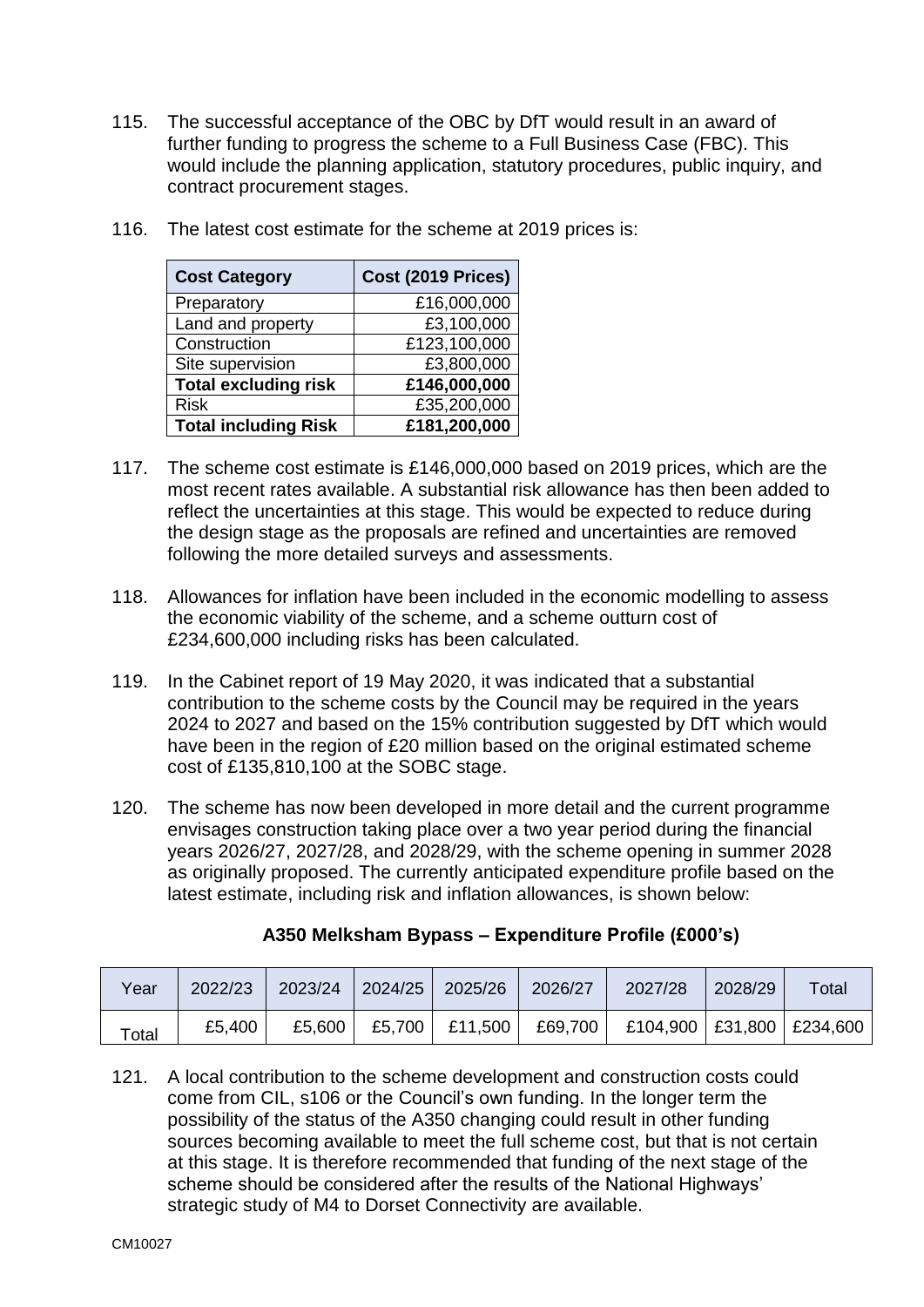122. The Council is also progressing three MRN schemes. The OBC for the A350 Chippenham Bypass Dualling (Phases 4 & 5) has recently been approved, and funding of £26.625 million has been awarded by DfT for that scheme. There are also OBCs in preparation for the A338 Salisbury Junction Improvements and M4 Junction 17 MRN schemes which should be completed shortly.

# **Legal Implications**

- 123. There is no legal requirement to undertake public consultation on the scheme at this stage. However, undertaking the non-statutory consultation on the emerging route has helped ensure that the information necessary to inform the later stages of the scheme development has been captured, and it is in accordance with the DfT guidance for major schemes. There would be further consultations, including formal consultations at the planning application stage and in connection with the statutory orders.
- 124. It should be noted that in certain circumstances there could be blight claims if land is adversely affected by the scheme. Any such claims would be considered on their merits should they be received but are unlikely to be successful at this early stage when the proposals are not certain.
- 125. The scheme would be the subject of Compulsory Purchase Orders (CPO) under the Highways Act 1980 should it not be possible to acquire the necessary land and rights from owners by agreement. It is also likely that the scheme would require Side Roads Orders (SRO) to make alterations to minor roads, rights of way and private accesses needed to accommodate the scheme.
- 126. Objections to the CPO should one be required or to the SRO could result in a public inquiry being held. An Inspector's report would be considered by the Secretary of State to determine whether to confirm the statutory orders for the scheme.
- 127. Decisions of local authorities are potentially subject to legal challenges by way of judicial review if those decisions or the decision making process is considered by a third party to be unlawful.

# **Workforce Implications**

- 128. There are no immediate workforce implications in connection with this stage of the A350 Melksham Bypass. A small major highway projects team has been established in the Council, which works closely with the Council's consultants who have the specialist knowledge and expertise required for a scheme of this type.
- 129. In the longer term, if the project proceeds to the detailed design and construction stages, it is likely that there would be significant training opportunities for the Council's technical staff with good opportunities to broaden their experience.

# **Options Considered**

130. A wide range of options for the scheme have been investigated and were consulted on, including road and non-road options. The assessment work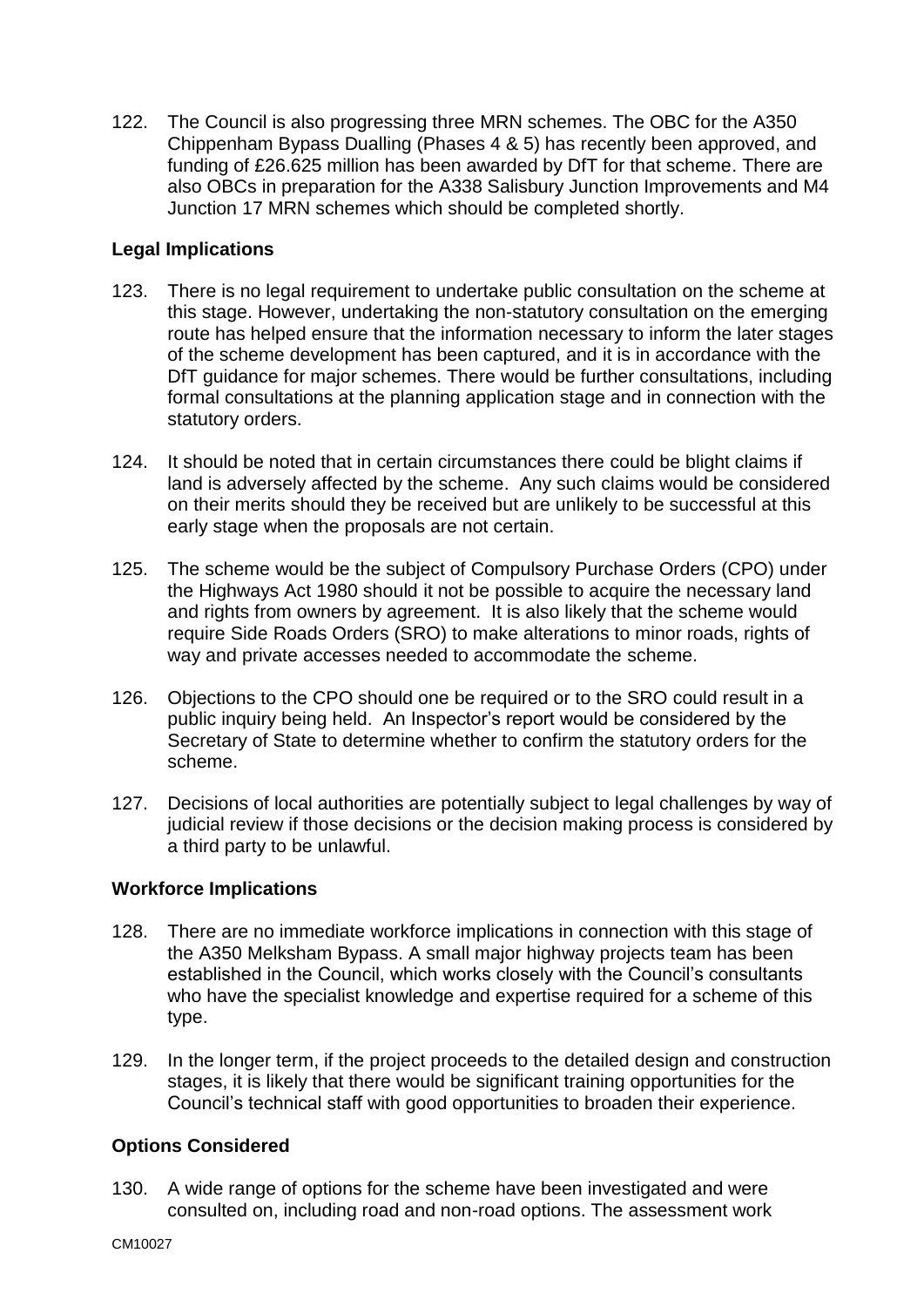undertaken indicates that the non-road options alone would not meet the transport objectives for the scheme, but some of them could be progressed in conjunction with the scheme or separately. The potential DfT funding available for the scheme would be for an improvement to the MRN and the funds could not be diverted by the Council for other purposes.

- 131. The strategic need for improvements to the A350 was confirmed by the Western Gateway STB. Should the scheme not proceed, the existing problems on the road would remain, and the situation would be expected to deteriorate because of anticipated future traffic growth. There are also local benefits that would not be realised.
- 132. The improvement of the existing road through Beanacre and to the north of Melksham is constrained by properties adjacent to the road. Improving this section of the existing route to the standard required for a major road to carry the volume of traffic predicted is not considered to be feasible or desirable.
- 133. The western routes for a bypass did not offer significant cost, operational or environmental benefits when compared to the eastern routes and had less public support than the eastern routes.
- 134. The options assessment indicated that the eastern routes generally performed well in operational and cost terms, with varying environmental implications. However, the longest eastern route (Option 10d) which would cross the Kennet and Avon canal and its variants were the most expensive and had greater adverse environmental impact. Consequently, they were not progressed further.
- 135. The long eastern route (Option 10c) has been identified as a potentially suitable route, but variations of that route within the route corridor would be worthy of further consideration at the preliminary design stage.
- 136. The comments at both public consultations included suggestions for walking and cycling improvements, which could be included as part of the scheme or progressed separately, and these will be investigated further.

# **Conclusions**

- 137. The importance of the A350 Melksham Bypass scheme has been demonstrated through the policies in the Core Strategy, the 'Wiltshire Local Plan Transport Review' prepared in connection with the emerging Local Plan Review, and by its inclusion as a MRN improvement scheme awarded development funding by DfT. The Melksham Bypass is required to address current growth trends and future planned growth within Wiltshire and delays to its delivery would directly affect growth in the county.
- 138. Various options for the scheme, including road and non-road options, have been investigated and were the subject of the first public consultation earlier this year. An option sifting exercise was undertaken and Option 10c emerged as a viable route corridor. Further consultations were undertaken on this emerging route between 23 June 2021 and 8 August 2021.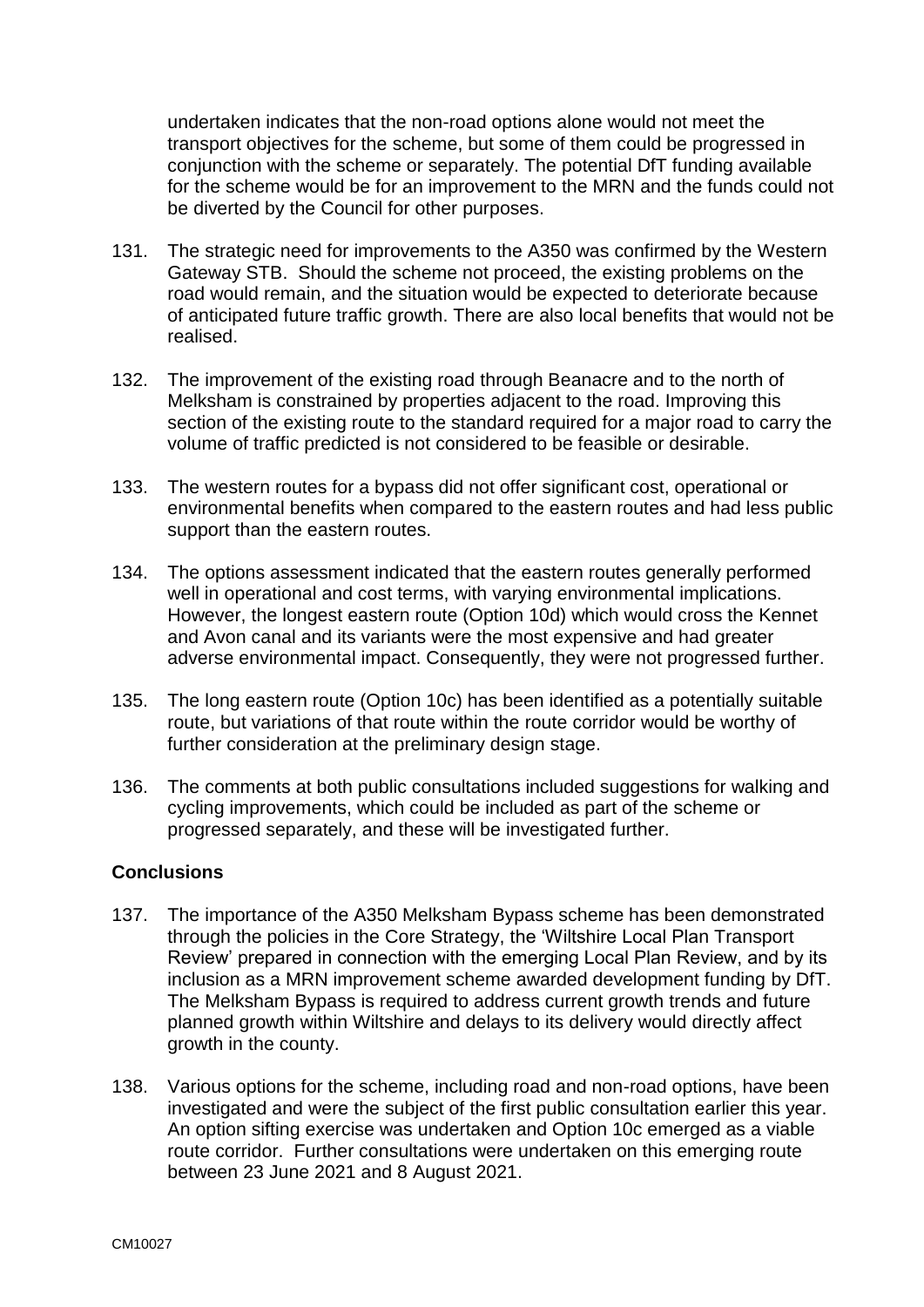- 139. From the questionnaire responses to the second consultation there was a clear divergence of opinion between those who supported the need for an improvement to the A350 and those who did not. Most of those who supported the need for an improvement considered the emerging route to be suitable for the scheme and preferred Option A at the northern end. Those who did not support the need for a bypass did not consider the route to be suitable and did not prefer any of the options at the northern end.
- 140. The consultation responses indicated that there were concerns about the emerging route and aspects of the scheme, many of which would need to be considered in more detail at the planning application stage, including the effect of the scheme on the countryside and access to the countryside from residential areas, traffic noise, air and light pollution, changing traffic patterns following the Covid pandemic, the economic case, the carbon footprint and climate change implications, and concerns about increased housing development.
- 141. Alternative alignments and variants of the emerging route were suggested by the public during the consultation. It is considered that there would be benefits in examining these suggested variations in more detail at the next stage of the scheme development in order to seek to address some of the concerns raised in the consultation responses.
- 142. The package of complementary walking and cycling measures would also be developed further in the next stage.
- 143. The design and assessment work undertaken to date indicates that it would be possible to develop a viable scheme for a Melksham Bypass based on the emerging route or the suggested variants.
- 144. Further design and assessment work is required to develop the scheme in more detail and prepare a planning application, including an environmental impact assessment with supporting documentation.
- 145. It is likely that statutory orders including compulsory purchase orders would be required, and the scheme could be the subject of a public inquiry in due course when an independent Inspector would make a recommendation to the Secretary of State regarding the proposals.
- 146. The strategic study being undertaken by National Highways in connection with M4 to Dorset Coast Connectivity could have implications for the A350 and the scheme. Further consideration should be given to progressing the scheme when the results of that study and the DfT's comments on the OBC are available.

# **Parvis Khansari (Director - Highways and Environment)**

Report Author: **Peter Binley Head of Service - Highway Major Projects, peter.binley@wiltshire.gov.uk, Tel: 01225 713412** 

#### **Date of report**